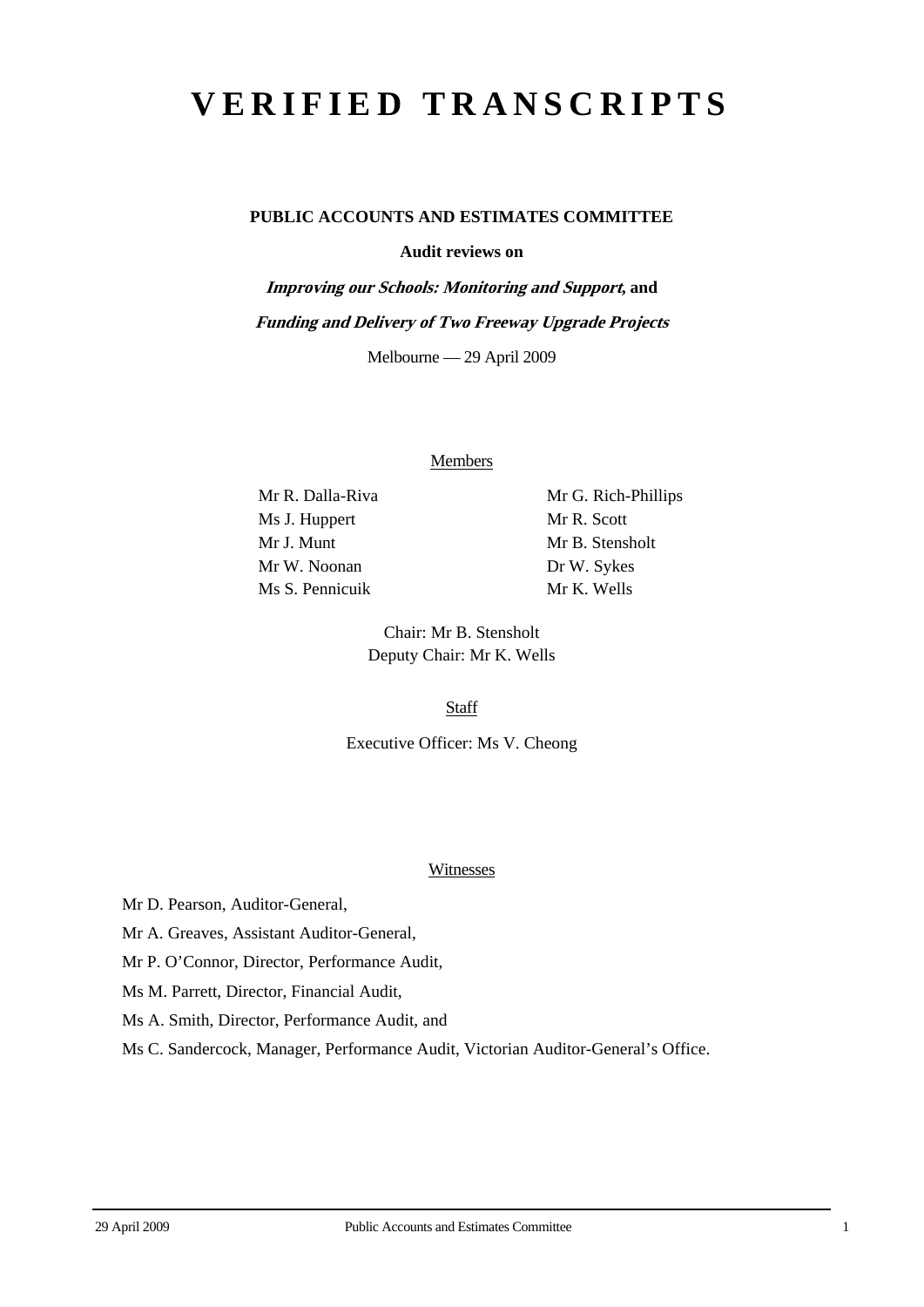**The CHAIR** — I declare open the Public Accounts and Estimates Committee's hearings on the review of the Auditor-General's audit findings and recommendations August 2007 to February 2008 addressing the following audits: *Funding and Delivery of Two Freeway Upgrade Projects* and *Improving Our Schools — Monitoring and Support*. On behalf of the Committee I welcome Des Pearson, the Auditor-General; Andrew Greaves, Assistant Auditor-General; Paul O'Connor, Director, Performance Audit, Victorian Auditor-General's Office; Ms Mashelle Parrett, Director, Financial Audit, Victorian Auditor-General's Office; Ms Alison Smith, Director, Performance Audit, Victorian Auditor-General's Office; and Ms Catherine Sandercock, Manager, Performance Audit, Victorian Auditor-General's Office. Members of the public and the media are also welcome. Any other members of Parliament are also welcome.

In accordance with the guidelines for public hearings I remind members of the public that they cannot participate in the Committee's proceedings. Only officers of the PAEC secretariat are to approach PAEC members. Departmental officers, as requested by the Auditor-General, can approach the table during the hearing. Members of the media are also requested to observe the guidelines for filming or recording proceedings in the Legislative Council committee room. All evidence taken by this committee is taken under the provisions of the Parliamentary Committees Act and is protected from judicial review. However, any comments made outside the precincts of the hearing — that is, the door — are not protected by parliamentary privilege. There is no need for evidence to be sworn. All evidence given today is being recorded. Witnesses will be provided with proof versions of the transcript to be verified and returned within two working days of the hearing. In accordance with past practice, the transcripts and PowerPoint presentations, if any, will then be placed on the Committee's website.

Following a presentation by the Victorian Auditor-General's Office, committee members will ask questions relating to the audit findings and recommendations. Generally the procedure followed will be that relating to questions in the Legislative Assembly. I ask that all mobile telephones be turned off. I now call on the Auditor-General to give a presentation on the *Funding and Delivery of Two Freeway Upgrade Projects*, and *Improving Our Schools — Monitoring and Support* audits. Des, I will be guided by you. We are quite happy if you want to take one first or if you want to give a joint presentation to start off with.

**Mr PEARSON** — Thank you, Chair. I want to thank the Committee for this opportunity to assist the Committee with its inquiry into these two reports. You will appreciate that the Committee's support and ongoing interest in the activities of my office is very welcome and is an important complement to the accountability mechanisms operating in Victoria. It is important for transparency and for public accountability that the findings of audit reports, and more so the progress and implementation of the recommendations arising from those audits, once they are accepted and agreed by agencies, are periodically reviewed and evaluated. In my view the follow up by this committee is fundamentally important to that, and is a key and will inform the extent to which my office will undertake follow-up audits.

The reports today cover diverse topics, but both are about building capacity and capability. The first one we are going to deal with — the infrastructure assets — deals with physical capital, and the other education report deals with human capital. The freeway report in fact covers three separate but related audits. In that respect I will ask the two directors responsible for those audits — Paul O'Connor and Mashelle Parrett — to give us a short overview of the two dimensions. I think it would be appropriate to start with Mashelle with some introductory comments on the buyback of the CityLink concession notes that financed these works.

**Ms PARRETT** — Thank you, Des, and thank you, Chair.

**The CHAIR** — You will need to speak up because I am a bit deaf. They do not have the system today for me to be able to hear better.

**Ms PARRETT** — I might start with some introductory remarks providing an overview of the audit on concession notes and Paul will then do the two freeways, and then provide an opportunity for you to ask questions on the record.

The audit of the buyback of the concession notes examined the financial implications for the state of cashing in the CityLink concession notes to fund the infrastructure upgrades for the Tullamarine and Calder Interchange and for the M1. Once that decision was made we also decided to assess whether redemption represented financial value to the state. As you would be aware, this state and Transurban are parties to a concession deed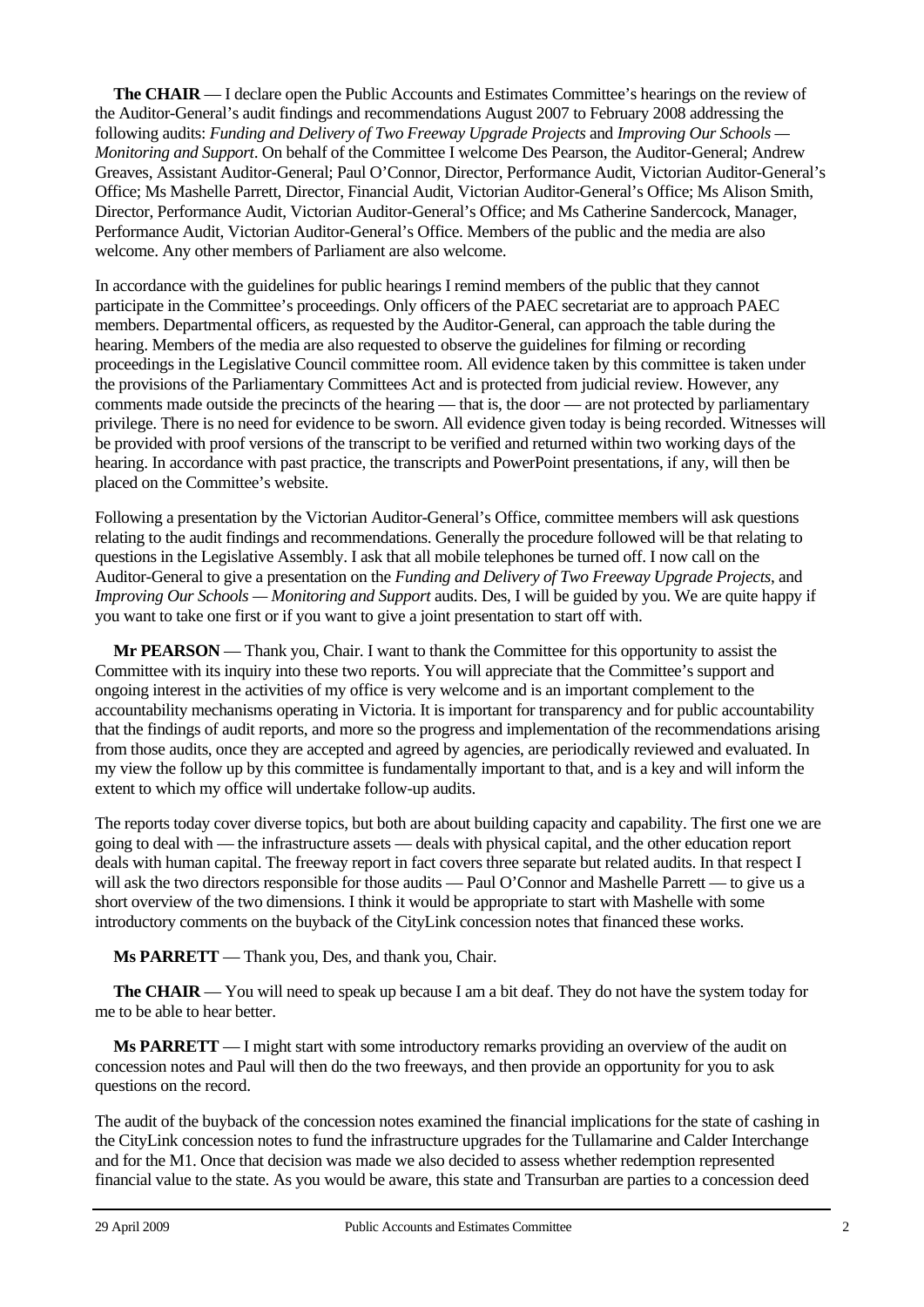under the Melbourne CityLink Act 1995; in accordance with that deed Transurban designed, built and now operates, maintains and levies tolls on the Melbourne CityLink for a concession period of 34 years which ends in January 2034. Concession fees were required to be paid by Transurban to the state in accordance with the deed once certain financial conditions had been met. For example, Transurban was required to maintain an internal rate of return, and payments would only be made once certain cash flows were achieved in the prior period. Prior to the encashment Transurban had not made any cash payments to the state for the concession to toll. Instead, they issued concession notes — that is, promissory notes — to the state every six months as the financial preconditions required under the concession deed had not been reached.

At the time of our work the state's financial projections indicated that cash payments by Transurban to the state were not likely to commence until 2013, and indeed it was possible that the state would not receive payment of the full concession amount until the end of 2034. The state cashed in the concession notes in accordance with two deeds of assignment. The first in relation to TCI is dated 9 June 2005. Under that deed a number of concession notes issued by Transurban to the state with a face value of \$305.3 million were exchanged for \$100.8 million on 1 July 2005, and a further \$50.2 million on 1 July 2006. These proceeds were used to fund the upgrade of the Tullamarine Interchange. As part of this deed the state also negotiated to share revenue including an up-front payment of \$11 million from Transurban.

The second deed, the M1 corridor deed of assignment, was issued on 25 July 2006. The remaining issued and unissued future concession notes with a face value of approximately \$2.9 billion were exchanged for cash flows of \$181.6 million which was received on 30 June 2007, and \$222.46 million which was paid on 30 June 2008. The state is yet to receive \$148.3 million which is due to be paid on 30 June this year and \$61.7 million which is due to be paid in 2010. Proceeds from these encashments are being used to partly fund the upgrade of the Monash Freeway. In addition the deed allows for the state to obtain revenue generated by the upgrade. It also requires Transurban to upgrade the southern link.

Our findings: we found no evidence of detailed consideration of alternative funding sources for the funding of the TCI upgrade. However, five alternative funding sources were considered and analysed in depth for the M1 upgrade. However, the state did not draw comparative conclusions on the advantages and disadvantages of the long-term financial implications of the encashment of concession notes compared with debt financing options. Once the decision was made to encash the concession notes we asked the question: did the transactions represent good financial value? Our conclusion was that based on the assessments undertaken by the state, better financial value was obtained through the encashment with Transurban rather than a third party. In addition, the state identified the risks of holding the concession notes. The primary risk associated with holding the concession notes for the concession period was that the redemption profile of the concession notes is dependent on the financial performance of CityLink.

Accordingly there were significant advantages in relation to risk mitigation by the state in cashing in its interest in the concession notes. We found that appropriate experts were engaged by the state to assist and develop pricing methodologies and to negotiate on behalf of the state. We also found that a sound commercial pricing methodology was used. While the state did not conduct a formal risk assessment of either encashment, the state employed effective strategies to mitigate risks that were identified.

In conclusion we found that the lack of comparative financial analysis precludes provision of the assurance from us that the encashment approach was the most economic for funding the freeway upgrade. However, given the decision to pursue the encashment approach to fund the freeway upgrades, we found that selling the concession notes back to Transurban for a negotiated price provided the best value-for-money outcome for the notes encashment transactions. There were no recommendations coming from this audit.

**Mr PEARSON** — Chair, do we want to handle these serially, or do we want to cover the freeway upgrade projects and then the questions can mix in?

**The CHAIR** — I think it is probably best you give a total presentation. I am happy then for questions to come as they come. It is really up to the members then in terms of seeking guidance on the two projects.

**Mr PEARSON** — I will ask Mr O'Connor then to give an overview of the two actual upgrade projects.

**Mr O'CONNOR** — Thank you, Chair and members. I have prepared some remarks which I will read to you as well. Thank you for the opportunity to make a few remarks on the two components of this report, which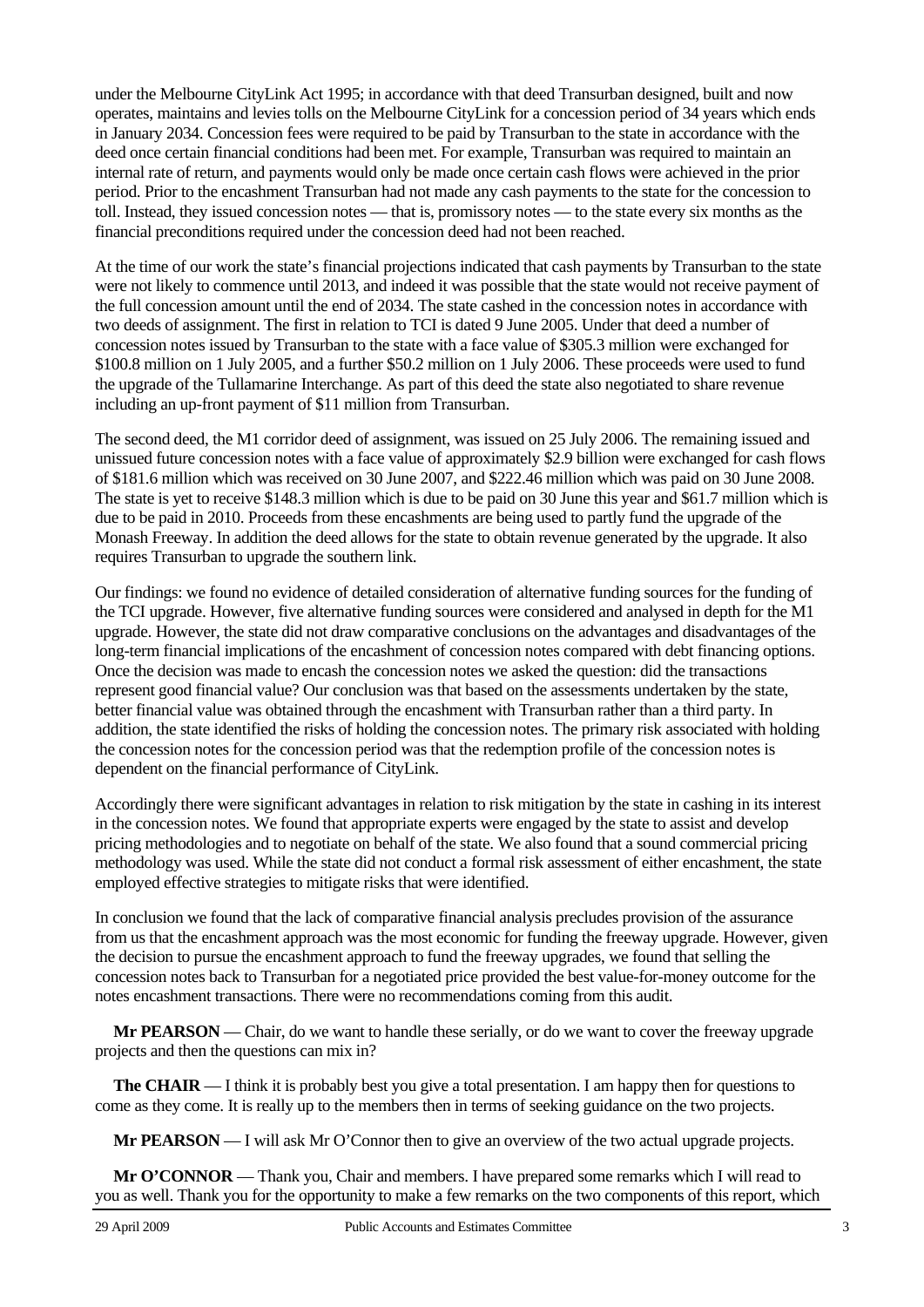includes three separate audits that I had direct responsibility for, which were the Tullamarine–Calder Interchange upgrade and the Monash-West Gate M1 corridor upgrade projects. The agencies we examined for these audits were VicRoads and the Department of Treasury and Finance. The driving rationale for these audits was our desire to examine the effectiveness of the option development, investment planning and procurement processes used by these agencies for major road projects. The scope of these reviews mainly focused on the planning and procurement phases of the projects. We did a limited review of benefits delivery in the case of the Tullamarine–Calder Interchange, because it had actually been completed and just opened at the time of the audit.

We sent in draft specifications of both these audits to the PAEC in July. The M1 upgrade was a separate specification sent in August, so we did send those earlier on. For the Tullamarine–Calder Interchange upgrade, the project was a \$150 million upgrade, as you have heard from Mashelle already, funded by a concession note redemption. It is one of Melbourne's most economically strategic freeway interchanges. At the time it was very heavily congested and dangerous with lots of casualty accidents occurring there. The project was the first major alliance undertaken by VicRoads in Victoria. An alliance is a type of relationship contract where parties to the contract jointly agree to the scope of the project and the costs up-front as well as commit to interactively sharing of risks as they arise and to set aside any individual rights to claims or disputes while they are joined to the contract — however, they can withdraw from the contract at any point. It is a different type of contract to what has been traditionally deployed in major infrastructure delivery. The Department of Treasury and Finance used learnings from this procurement process to inform its alliance contracting practitioners guide, which is now the model for alliances being undertaken in Victoria. We have done a couple of follow-on reviews recently on two alliances which have followed this guidance in various ways.

This audit found that although an alliance seemed to be an effective procurement option in this case, there was limited analysis of the costs, risks and benefits of other potential procurement options in the business case that was put to government. We found that the project was delivered on time and under budget. Based on preliminary completion data made available to us by VicRoads, we also observed that the completed interchange was working as intended, with measurable reductions in casualty accidents and improvements in travel time. Nevertheless our audit found a number of administrative lapses and oversights arising from the procurement process as well as minimal record-keeping surrounding some of the key decisions made within the alliance structure. However, we note that VicRoads has accepted our recommendations, and it has made changes in its business practices to give effect to the points of improvement we raised in this report.

I will just follow on with a description of the M1 project. At the time of our audit of the M1 corridor upgrade project, the announced budget for the project was \$1 billion. This upgrade is a very complex program of works that involves five distinct project packages, being the Monash Freeway upgrade from South Gippsland Highway down to Glenferrie Road; the CityLink widening project — or Southern Link, as it is described — and this part of the project is being undertaken by a concessionaire, Transurban; the West Gate Freeway upgrade; the West Gate Bridge strengthening project, which is separately funded through AusLink; and the freeway management system, which is a computerised traffic and ramp metering system, which actually extends beyond the M1 corridor.

We found that a comprehensive feasibility study and business case was put to government prior to the funding announcement. However, our review noted that the unusually high benefit-cost ratio of 16 to 1, which was used in the business case put to government to support the billion-dollar investment was mainly derived from a complex traffic model which was outside our audit scope or capability to comprehensively review. We also noted that VicRoads did not independently test the assumptions or the workings of this complex traffic model. We therefore made a recommendation on this issue and note that VicRoads has accepted that recommendation, and in its response has committed itself to seek a further level of assurance for major road projects worth more than \$100 million in the future. As to the various procurement exercises of this complex program of works, which were not fully complete at the time of the audit, we observed that they had been adequately conducted, although we did also note some similar administrative lapses, which led to a variety of similar recommendations to what we made in the Tullamarine-Calder Interchange audit.

To conclude, I would say it is pleasing to note that the intent of our forward-looking recommendations has been adopted and addressed by VicRoads. We look forward obviously to seeing further continuous improvement in the way major asset investments such as these freeway upgrades are planned, procured and implemented in Victoria. However, you will note from our response to the government's response to our original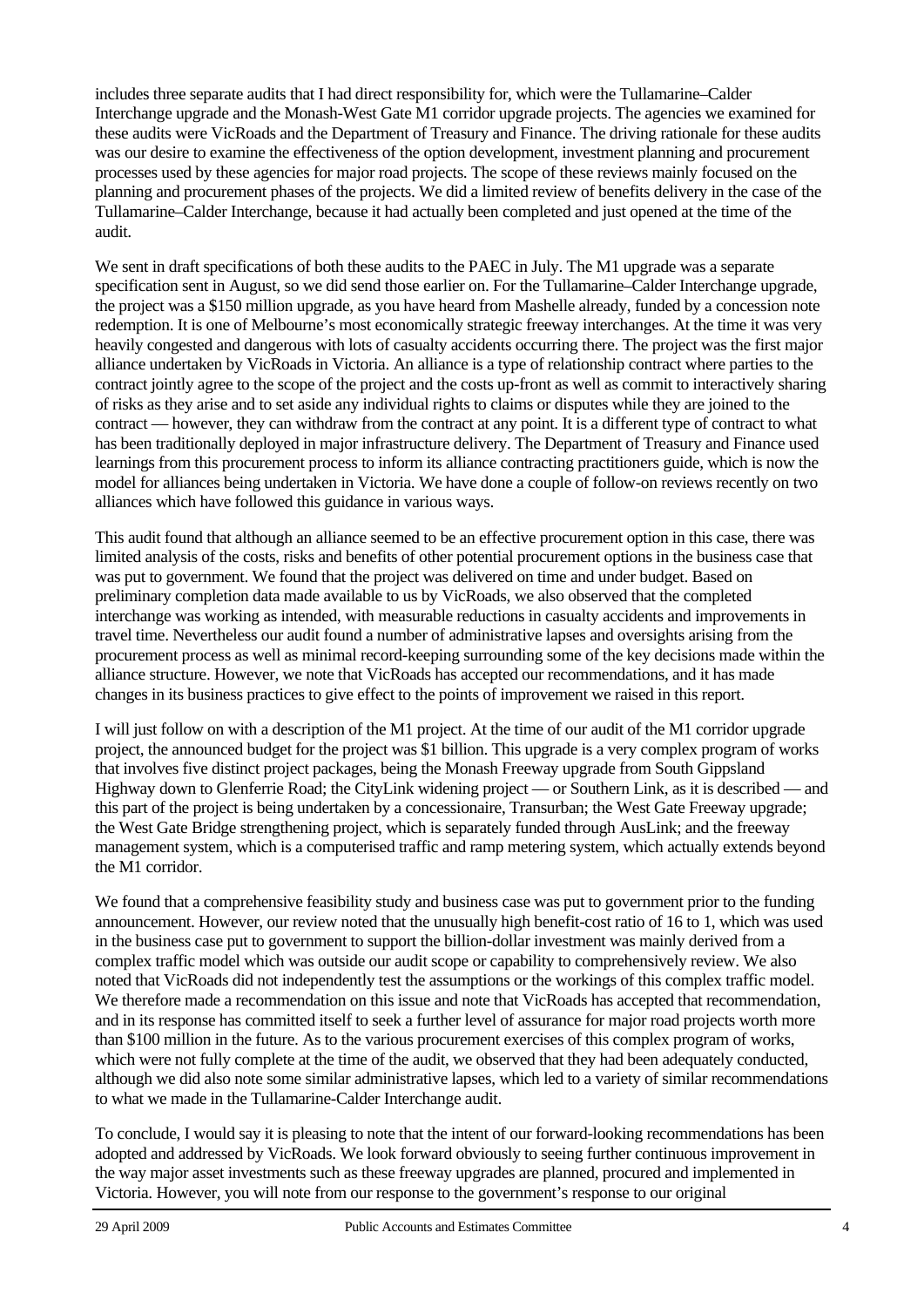recommendations that we still have a difference of opinion with DTF on the question of role separation of probity practitioners. We will continue to discuss that issue with it as it arises in the future; I am sure we will get plenty of opportunity.

**The CHAIR** — Do you want to just give us a presentation on the skills one now so we have got the groundwork? Then questions will probably begin on the M1, et cetera, but we certainly have got then your views on both of them. It will be an appropriate time for members who will be welcome to ask questions on the other audit as well.

**Mr PEARSON** — I will ask Alison to introduce that report.

**Ms SMITH** — The report title is *Improving Our Schools — Monitoring and Support*. The rationale for the audit stemmed from the value in addressing a number of issues school performance and outcomes achieved by students were obviously critical. Education is an important underpinning for future achievement. There was a sufficiently long data set available going backwards. So this audit was done retrospectively, looking back at data over a period of time from 1998. There was sufficient data at the time to actually do an appropriate assessment. Enough time had lapsed since the introduction of the blueprint for changes to be implemented at both the central and regional offices and schools. So enough time had passed for things to have actually been achieved.

The object of the audit was to determine the Department of Education and Early Childhood Development's efforts in improving outcomes for students in government schools that were performing below expected levels and whether or not these had been effective. There were a number of high-level criteria. They centred around whether or not the education department central and regional offices had adequately identified and monitored schools and had effectively supported schools to improve. The way the audit was done, as I said, was largely around data. We did some analysis over a seven-year period. There was 128 schools assessed and a survey was done. The survey looked at school improvement processes and what that involved and looked at the outcomes.

There were three regions assessed: two regions had the greatest proportions of schools performing below expected levels. They were western metro and northern metro and a rural region to see if there were any different issues between metropolitan and regional schools. A sample of eight schools were visited to verify the outcomes of the surveys. There was a number of key findings. In terms of the capacity of regional offices to support schools, it was found that the was significant unmet demand for targeted schools and the department's efforts could be better directed to help schools in most areas of need. Some schools were in a downward performance spiral and would benefit from a joined-up approach. So there needs to be more information shared across the network. In some schools there were signs that the targeted support is making a positive difference, but there is insufficient information about how that would progress over time. In parts of the state, particularly in northern and western Melbourne, there was a concentration of schools performing badly in areas such as students' educational attainment, wellbeing and transition into employment and higher education.

The department has established a useful evidence base to inform future targeted support, but there are still some important data gaps and modes of support, such as student support service officers, that need to be resourced. Addressing school performance is difficult; schools that were subject of the audit face many challenges; particularly in the northern and western areas there are multiple challenges. The recommendations were largely supported by the department, but what we found was in the responses there was insufficient information to determine how things were going to be done. So it did generally accept the recommendations and progress has been made — it has definitely been made at the time of the audit. But there was not sufficient information about the duration of some of the interventions it was proposing.

**The CHAIR** — All right. I am sure members will probably follow them up. Thank you, Mr Pearson. We will start off with the audit, *Funding and Delivery of Two Freeway Upgrade Projects*. As you have rightly pointed out, it is actually at least three audits — sorry, you were sort of left out there — in the title. But you did do an analysis — —

**Mr O'CONNOR** — She did the funding bit.

**The CHAIR** — You did do an analysis of the buyback of CityLink concession notes, which of course is quite an important thing. You stated that there was value for money in that in terms of the way you looked at it. Looking at the other ones, on which of course you made a number of recommendations, there was mention of the practitioners' guide, the scope costs and time control guidelines. There are a range of systems in VicRoads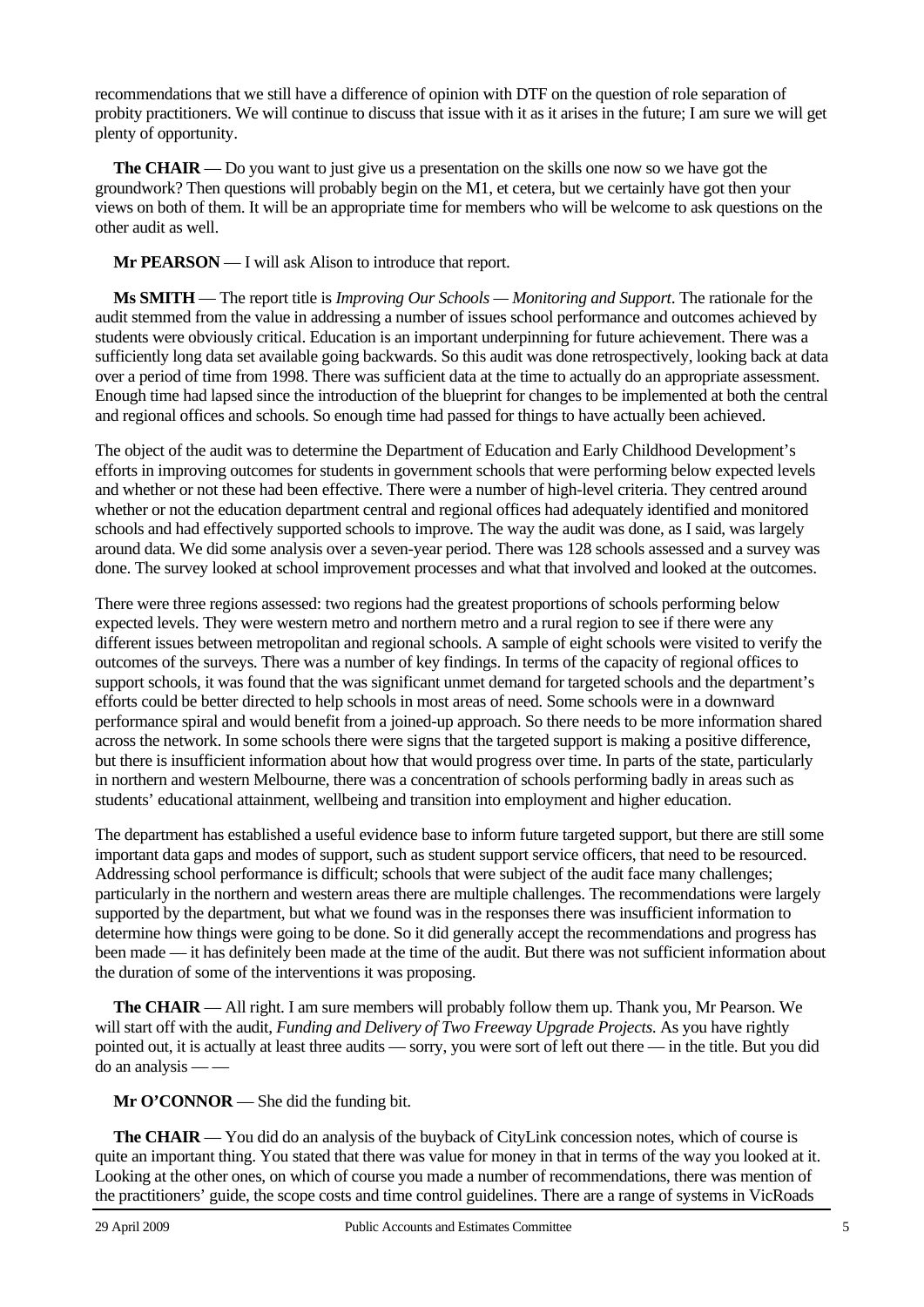and the Department of Transport. Our understanding from them is that they have been upgrading these on a regular basis. You mentioned you have been doing some other audits. Are you reasonably happy with the progress that is being made in the upgrades, the guidelines and the practitioners' guide that they have?

**Mr O'CONNOR** — I guess when we went back and looked at the response that came in to our original recommendations, I think clearly VicRoads has made some real efforts to tighten up and to align the procurement practices to the new guidance that has been released in the rolling releases of guidance by Treasury over the last 18 months. So based on my understanding, which was only a desktop analysis of its response, I would say it has picked up on all of the points we raised in our review and based on the response it gave and the Minister for Finance, WorkCover and the Transport Accident Commission's response to the recommendations, I would say these are indicators that it is definitely heading in the right direction and that it has now brought their procurement practices in line with the existing guidance. It should be noted there is a bit of overlap between guidance that was in place at the time of the actual procurement decisions and guidance that was released post decision-making. Particularly around business cases, there was not much guidance around what a business case should contain at the time of the TCI — that is, the Tullamarine–Calder Interchange project.

**The CHAIR** — This is a business case in regard to the alliance arrangements?

**Mr O'CONNOR** — Any sort of business case for a major asset investment. However, Treasury's guidance is very clear now on what a business case should contain and it provides quite a lot of detail for agencies in terms of some of the things we have picked up, like stakeholder analysis, cost-benefit analysis, independent verification of financial models — things like that.

**The CHAIR** — So the Treasury guidance includes the Gateway process and the way that has been improved, including Gateway 6, of course, which is the follow-up?

**Mr O'CONNOR** — We have recommended that they actually apply Gateway 6 as a benefits realisation review.

**The CHAIR** — This has come from an old evaluation manual?

**Mr O'CONNOR** — That is right. I think what we should also note, though, is that the Gateway process is a peer support improvement process; it is not an assurance process.

**The CHAIR** — I understand that.

**Mr O'CONNOR** — There is a set of guidelines from Treasury, called *Investment Lifecycle Guidelines* which came out in July last year, that were refreshed and a whole series of guidance has been released. That is very clear around how a business case should be constructed and the type of analysis you would expect in a major asset investment such as these two projects. The practitioners guide for the alliancing is still in place. That is currently the model for alliance contracts. That really, as they say in the response, was informed by doing this first — let us call it 'experimental' — alliance for the Tulla–Calder Interchange but now there has been a growth in alliances and now this currently has, I think, four alliances in play, based on the latest announcement that alliance would be used to build the ring-road, plus the three that are in place for the M1 upgrade.

**The CHAIR** — That is obviously an important measure.

**Mr WELLS** — I want to draw your attention to page 2 of the executive summary. Under 'Buy-back of CityLink concession notes' and 'Consideration of alternative funding sources', in relation to the TCI project, you say that:

… we concluded that there was no evidence of detailed consideration of funding sources other than the encashment of concession notes.

In relation to the M1 project, you found that:

… the state did not draw comparative conclusions on the advantages and disadvantages of the long-term financial implications of encashment compared with debt financing options …

I have a three-part question. The first part is: in terms of determining best use of taxpayer funds and in terms of transparency and accountability, major criteria for any government decision, surely these are major failings on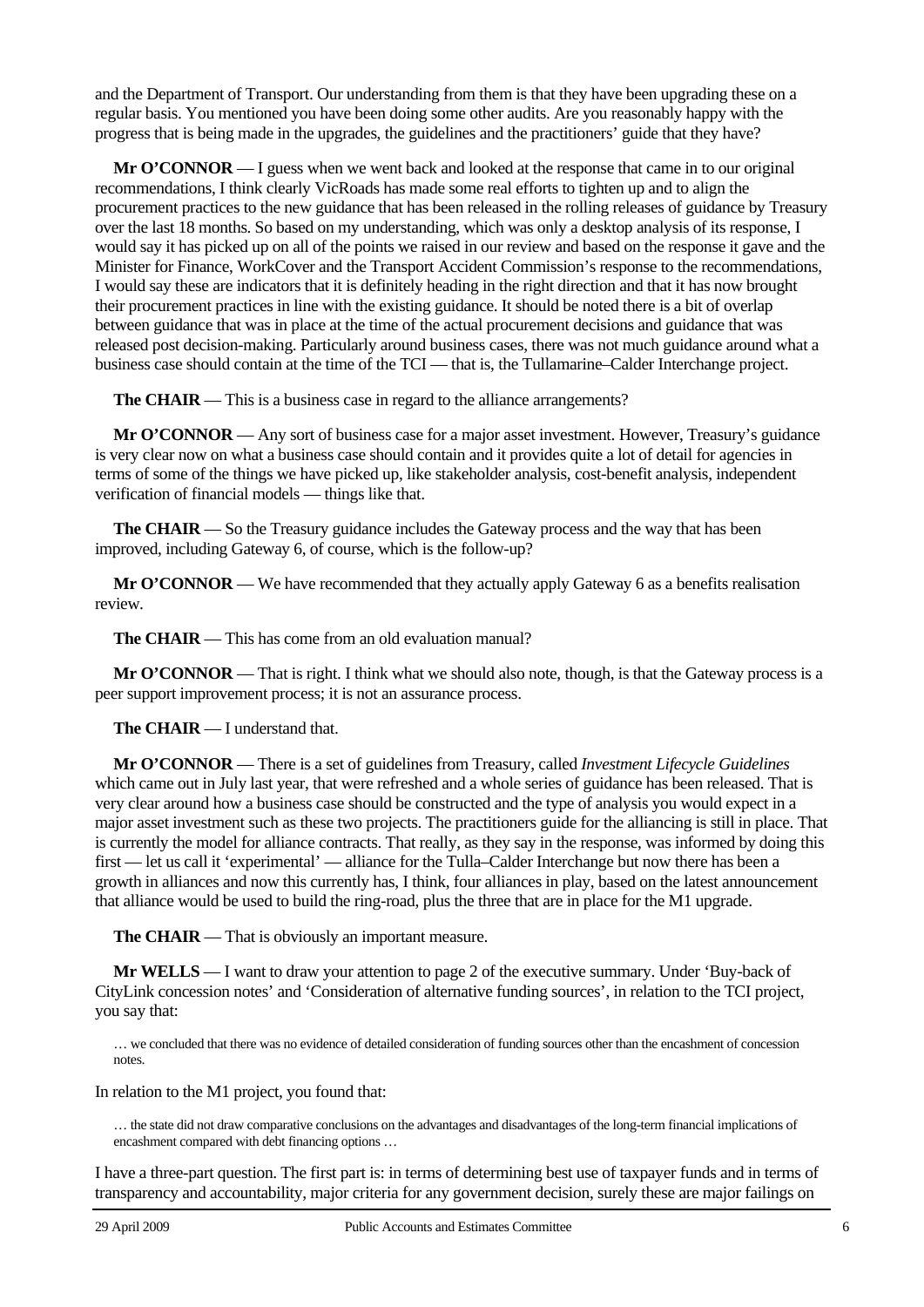the part of the government in this instance? The second part of the question is: why did you not make a direct recommendation in relation to these major failures in the project development process? The third part is: should not a full analysis of all funding options for major projects be a mandatory requirement for government or department decision-making?

**Mr PEARSON** — I will answer that initially at least. Yes, clearly that is why we made that finding. Our view is that there should be a comprehensive analysis. In terms of a direct recommendation, I suppose the judgement was that we are auditing this, and it is not a continuing project. You will notice that there is a degree of difference of view in the response of the Department of Treasury and Finance to our findings, so to make a direct recommendation in relation to this project was frankly redundant. Yes, in principle there should be a full analysis but this is the area of debate, and I think that is something the Committee might like to give some consideration to. Our judgement clearly is that the level of analysis was short of expectations. I think you will see from the agency response they would have a somewhat different view.

**Mr WELLS** — Just to follow that up, surely if something is as wrong as this when it comes to their financing options, would this not have been the chance for the Auditor-General to make a direct recommendation that the way the government did it was incorrect and that would have at least set the benchmark for future major infrastructure projects? To say that you do not do it because the project is finished, I do not see how that can stack up. I would have thought that you did it and set the benchmark for future major projects.

**The CHAIR** — There are too many — —

**Mr PEARSON** — My view is that we have set out our expectations, we have audited against them and we have reported that our expectations were not met. Any recommendation would have been to continue to do what we are already applying.

**The CHAIR** — There are some unique features about those projects.

**Mr WELLS** — No, hang on. You cannot say that there are unique features about these.

**The CHAIR** — There are; there are the encashment — —

**Mr WELLS** — The government made the decision about encashment of concessions. They did not seriously look at other options of funding these projects. That is why the Auditor-General has made a report. What we are saying is: why didn't they go the step further, to make it more clear that this should not happen again, unless there has been a serious analysis about options and funding?

**Mr PEARSON** — That is a judgement issue. I thought it was abundantly clear in the body of the report and the summary. We set out the criteria we applied and we reached a conclusion that they fell short and, as you will see, the agency response challenges that.

**Mr WELLS** — Can I ask then — —

**The CHAIR** — No, I think we will go on and come back to the —

**Mr WELLS** — Just a very quick question.

**The CHAIR** — Just any clarification.

**Mr WELLS** — So should there be a full analysis of all funding options for major projects?

**Mr PEARSON** — In principle there should, and in this case that is clearly what we said. There will always be a value judgement about the degree of comprehensiveness and the degree of detail, but I consider that we have been quite conclusive there. We came up with an outright statement, that it had not occurred. You cannot be more definite or precise than saying something did not happen.

**Mr WELLS** — I guess the issue is, then: why was a direct recommendation not made, that that should be the situation for all major projects heading forward?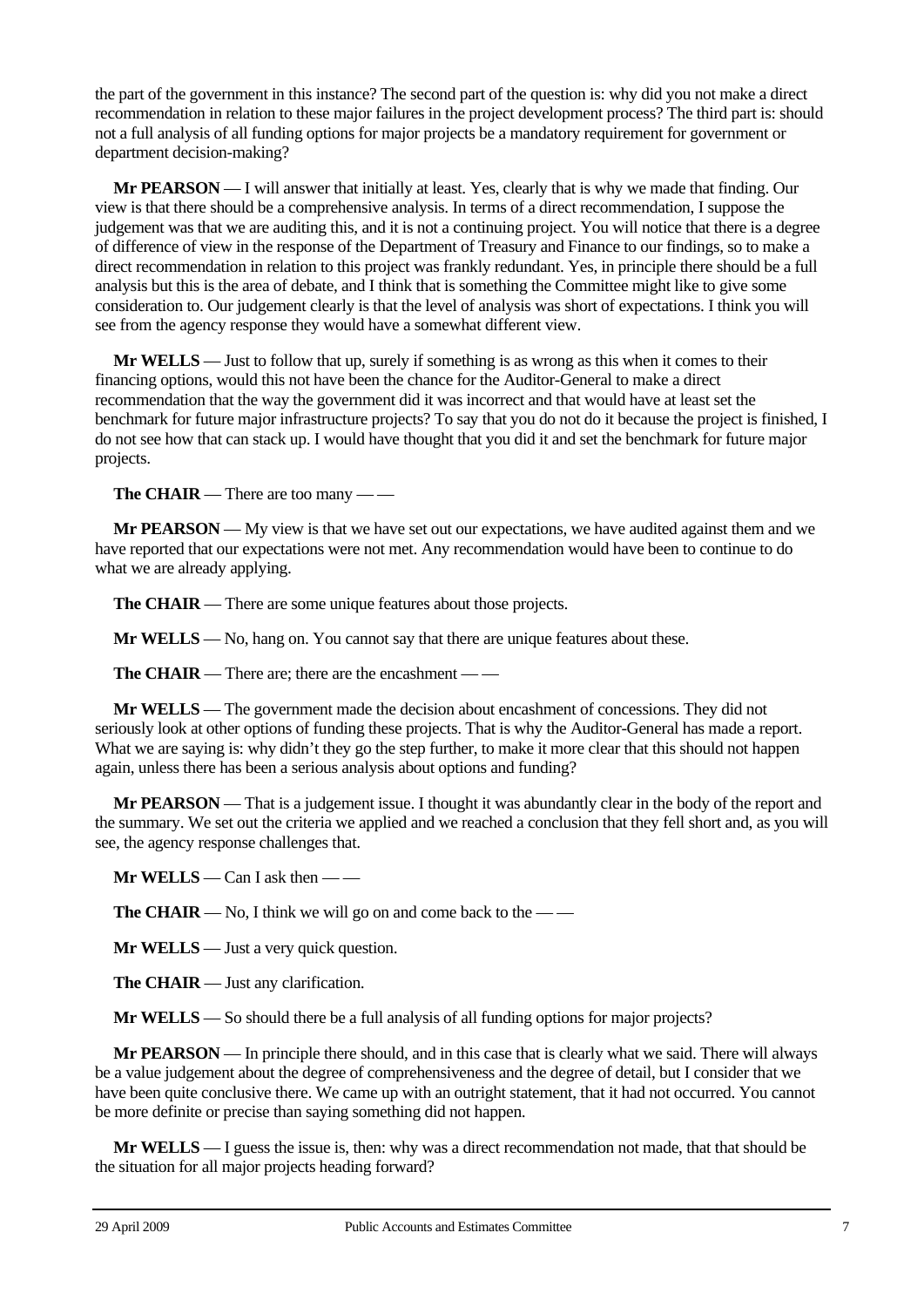**Mr PEARSON** — I suppose that is a view. But we have pursued that more in the sort of guidance and better practice guides that Mr O'Connor referred to. It is a question of where do we pursue the recommendations. My judgement in this case is that I am reviewing a particular project and the finding was in relation to the project. The appropriate avenue to address the remediation was in the broader sphere. In that respect I think we have been quite successful, because as Mr O'Connor has outlined, there has been a quantum step forward from the time we did this audit in the quality and comprehensiveness of guidelines available to the situation we now have.

**Mr O'CONNOR** — Maybe if I can just add to that, clearly the business case guidelines that Treasury now puts out do say it all. Really the procurement option and the funding source need to be examined in detail at the time of business case development. That guidance did not exist. There was no Treasury guidance on the approach that should or should not be used for the funding of major infrastructure projects. There is probably a further argument that Treasury would make — that is, that money is money, and the fundability of the money, the source of funds is really a policy question rather than an operational question. I guess our point, as Des has said very clearly, is that regardless of the macro-economic policy or the financing/source of funds question, it is really up to the government to decide on. In terms of better practice from our perspective, you should examine all live options for your financing choices, and we say here very clearly that we did not see that, and I think probably we could not state it any clearer than what has been stated in the report.

**Ms MUNT** — I also want to talk about procurement. At page 9 of the report the response provided by the chief executive officer of VicRoads says:

In regard to the procurement strategy, VicRoads would also like to note that the TCI project was the first major road project to be delivered in Victoria under an alliance form of procurement.

I wonder if you could you expand for me a little the exact nature of that alliance form of procurement. The response continues:

As such, much of the procedures and good practice standards that have … been reflected in the DTF *Project Alliancing Practitioners' Guide* were developed through the experiences and learnings of the TCI project.

Could you also detail what we have learnt from this very first project that has been delivered by this particular model? What have been the benefits or otherwise of this particular model?

**Mr O'CONNOR** — I am very happy to. I am a bit of an alliance junkie, so you might get a longer response than what you expected.

**Ms MUNT** — No, I want to find out.

**Mr O'CONNOR** — Alliancing is a form of procurement. If you think of procurement in a spectrum, probably at one end of the spectrum is the traditional design and construct (D and C) — or construct only, really — type of procurement, usually done through a sealed bid tender or something like that; the other form is an active risk-sharing joint venture type partnership where really the outcome is specified but not necessarily all the decision points along the way. That is quite an open-ended type of contractual relationship. An alliance probably sits closer to the active risk-sharing type of procurement, so it has really moved quite a way from the traditional D and C approach. It is a hypothetical organisation that is set up through mutual consent. An alliance does not physically exist as a body. Basically it is an expression of goodwill between the parties.

A part of the discipline that an alliance brings to an infrastructure project is that the actual total cost of the project has to be agreed up front, and it is done in a very interactive way. The fees or the cost base of the private sector partner, all the inputs to that cost modelling, are all done through open book. Their margins are transparent, and they are independently verified, usually by a third-party specialist firm, which will usually go back through previous projects they have done and benchmark whether the rates they are proposing are in line with earlier rates. So it does remove a lot of that question about whether they are loading up their rates or making super profits.

The other side of it, though, is that on the issues around design and risk management the contracting party that is, the state — cannot transfer all the risk. It has to interactively engage with the private sector party and deal with the risks as they arise. There is a bonus pool that is usually put in there and made available, and there is also a floor on losses that can be made. So if there is going to be a cost overrun, basically it can only eat into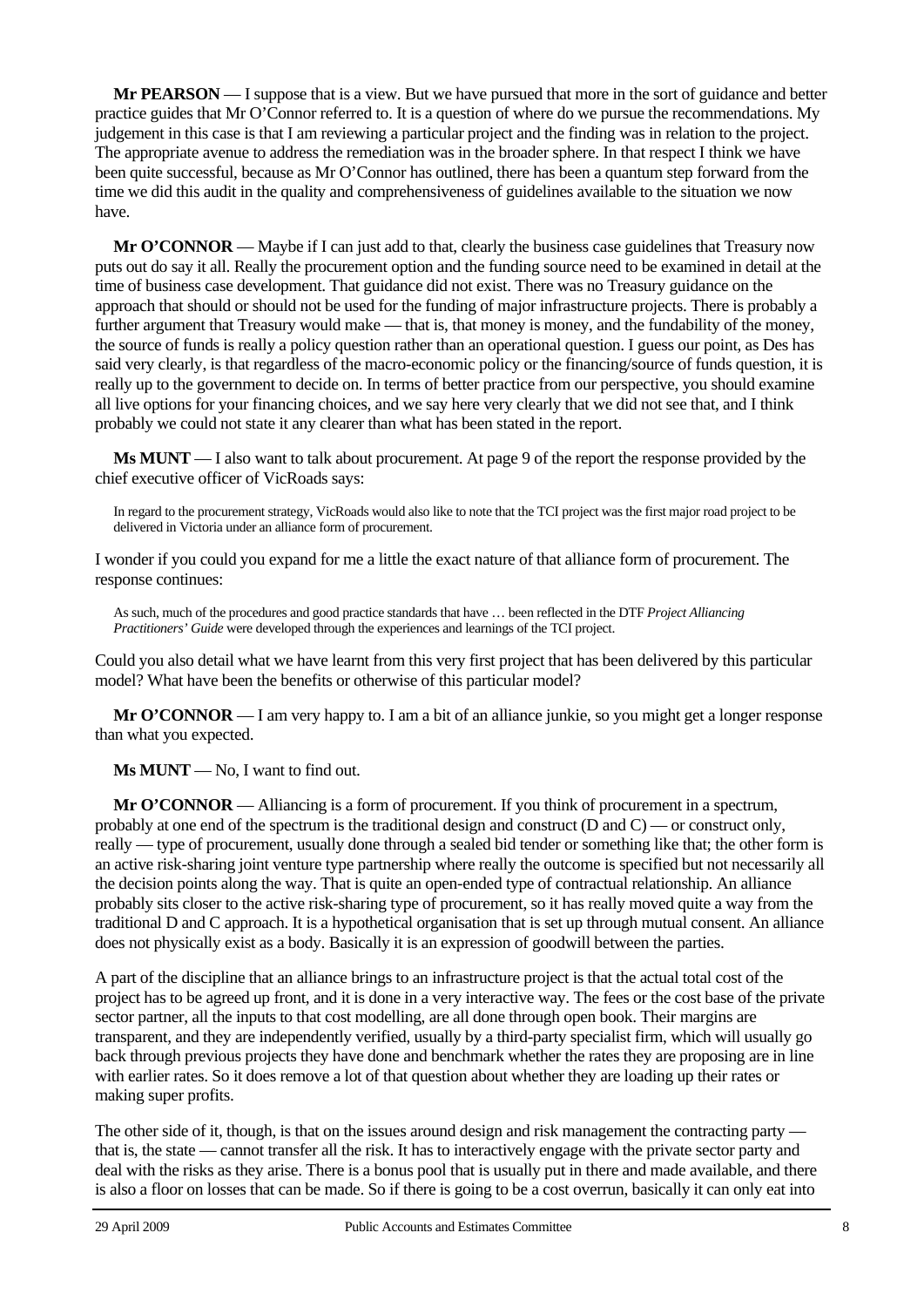the agreed margin, and then from that point onwards there has to be a recalibration of the total project cost. That does remove the source of most major disputes in major infrastructure projects, which are usually claims and variations and also unexpected risks, or people misunderstanding the risk transfer from, say, the owner of the investment and the contracting party.

I think Queensland, for example, is embracing alliances like crazy. A lot of the reason it is doing that is the very tight time frames it has applied to its infrastructure projects, and of course timeliness, or delivery on time, is a major risk for projects. What alliancing attempts to do is to at least bring these forward and get all the parties to actually agree to them; and once they commence a project, to not then communicate to each other through their very expensive lawyers who are fighting over clauses in the contract but actually to have all the project delivery people sitting in the virtual organisation and resolving these issues as they arise. So as a form of procurement I think they are still developing but they are quite interesting, particularly for the highly complex or high-risk projects.

**Ms MUNT** — What have we learnt about the application of this first ever alliance project in Victoria?

**Mr O'CONNOR** — I think what is being learnt in Victoria — because I think it is continuous learning — is that they are a valid procurement option for those types of investments, but they are not a panacea for all major asset investment projects.

**Mr RICH-PHILLIPS** — Mr Pearson, can I ask you again about road funding in the report. At pages 40 and 41 it refers to the risk identification process that was undertaken with respect to the concession notes and the risks of either cashing them out or indeed holding them on an ongoing basis. I am particularly interested in the section of the report about the risk associated with holding the concession notes for the life of the concession period. The report refers to an adviser who considered the ring fencing arrangements surrounding the concession notes. Can you tell the Committee who that adviser was?

**Ms PARRETT** — Are you referring to the legal adviser?

**Mr RICH-PHILLIPS** — It is not clear if it was a legal adviser.

**Ms PARRETT** — Clayton Utz did provide legal advice on the ring fencing provisions.

**Mr RICH-PHILLIPS** — Was Clayton Utz the adviser who undertook a preliminary high-level assessment of the potential financial impact to the state of the ring fencing?

**Ms PARRETT** — I think that would be Rothschilds.

**Mr RICH-PHILLIPS** — Rothschilds. As far as the actions that were recommended to mitigate the risk associated with that, were any of those implemented? Or was it simply a case that they became redundant once a decision was taken to go down this path?

**Ms PARRETT** — I believe that most of them were redundant once the decision was made. In terms of the encashment then, the ring fencing provision risk was mitigated through the encashment process.

**Mr RICH-PHILLIPS** — So they were never implemented?

**Mr GREAVES** — But prior to that — at the bottom of page 36, in relation to the encashment decision they did actually have an adviser check on whether or not ring fencing provisions had been complied with. So they actually did take some action pre the encashment.

**Ms PARRETT** — Yes.

**Mr GREAVES** — But then it became superfluous once they decided to sell. In fact that was one of the risks they identified, the difficulty of enforcing the ring fencing provisions, as over time Transurban became a much more complex business, and as it grew, or it was likely to grow, then it would be much more difficult to enforce ring fencing provisions.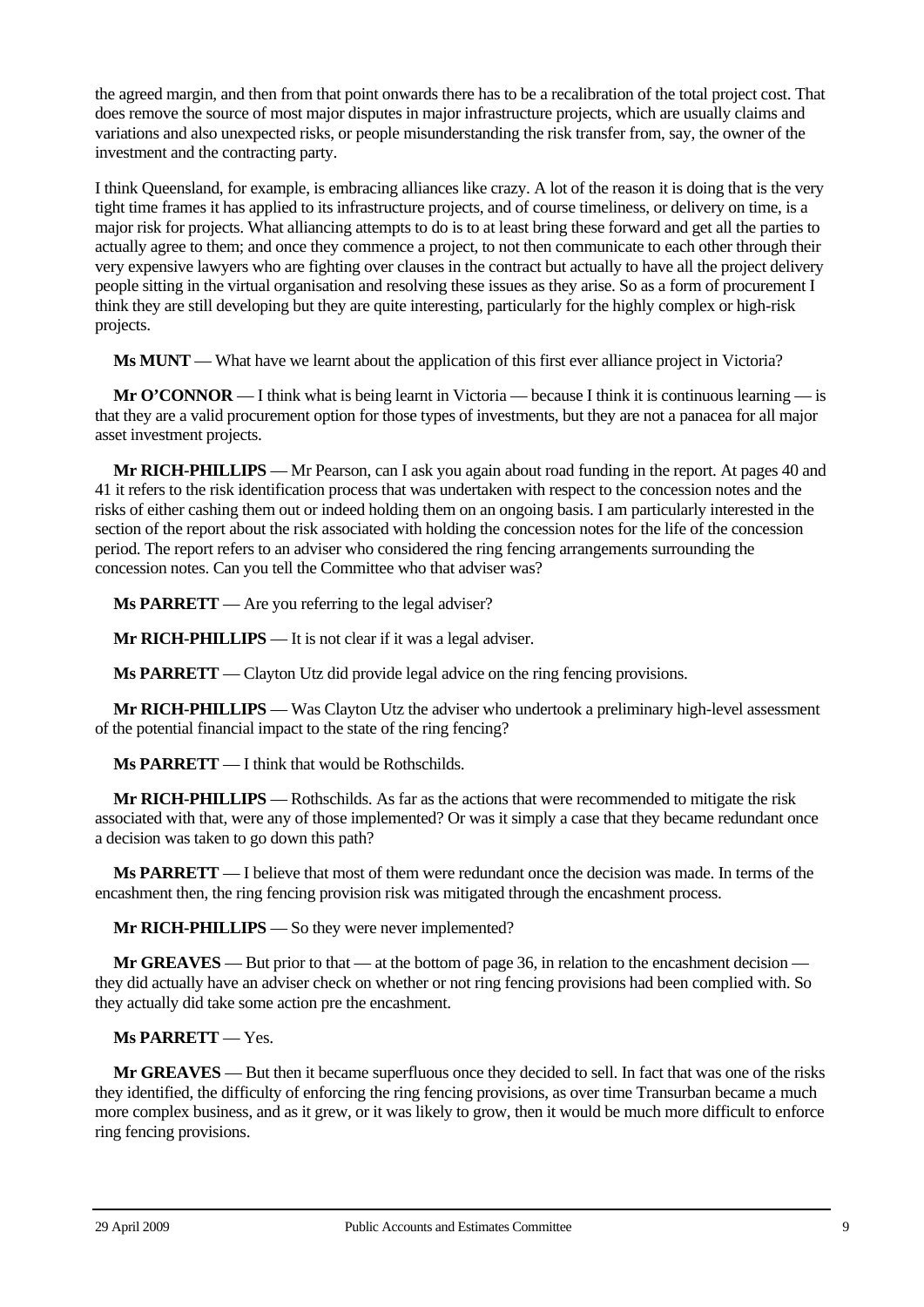**Mr RICH-PHILLIPS** — Did the government form a view on those recommended actions to assist the ring fencing mechanism? Was that one of the factors that led to the decision to go down that path, that those were not practical avenues to ensure the ring fencing provisions?

**Mr GREAVES** — I am not sure I understand the intent of your question, sorry.

**Mr RICH-PHILLIPS** — The actions that were recommended by Rothschilds, were they deemed as impractical by the government, and hence the decision to go down the encashment path?

**Mr GREAVES** — No, we did not examine that aspect of it.

**Mr RICH-PHILLIPS** — Thank you.

**Ms HUPPERT** — I want to ask a question about the process for the encashment. On page 39 you talk about the method used by VicRoads to determine how that was done. Do you have any conclusions about the process carried out by VicRoads?

**Ms PARRETT** — In our report we have concluded that the process was a reasonable approach and that they employed an effective and appropriately skilled firm to undertake the review for them.

**Ms HUPPERT** — Thank you.

**The CHAIR** — Just to follow on, on the due diligence procedures, you said here that they were reasonable.

**Ms PARRETT** — Yes.

**The CHAIR** — What does that mean?

**Mr PEARSON** — They met the expected level of coverage — —

**Ms PARRETT** — Inquiry.

**The CHAIR** — So in your discovery what did you discover? What were the tests?

**Mr GREAVES** — As set out in the report, what we were concerned about is that this is obviously an unusual type of asset. As it says in the report, it was viewed by the market as quasi-equity. It was viewed as what we call zero-coupon or no-interest, long-term bonds. So getting an appropriate market valuation, where they are not actively trading in the market, is a difficult issue. And we have already alluded to the fact that ring fencing was one of the risks, and they identified that the future cash flows, as we say in our report, were also at risk in terms of the timing. Underlying that, of course, is the counter-party risk itself with Transurban in terms of whether it continued to exist. So there is a whole range of risks. The due diligence was around looking at those risks, and the major steps they undertook, as we say in the report, were to benchmark relevant reference rates in terms of a discount rate and to do some market soundings. So our assessment of that approach to due diligence was that it was sound and reasonable.

**The CHAIR** — Okay, I just wanted clarification, given the last two questions.

**Ms PENNICUIK** — If I could briefly follow up on the alternative funding sources. I was having a little bit of trouble hearing Mr O'Connor. Can you clarify: you said that in terms of finding that that was not carried out in that project, it has now made its way into guidelines? Is it the expectation of the Auditor-General's office that those guidelines would then mean that for future projects, that would happen?

**Mr O'CONNOR** — Thanks for the question. I think yes is the short answer. I think what we really need to make clear, though, is that the guidelines are very normative. They are basically designed to produce better practice, but they are not prescriptive, so they do not give a check list or actual boxes that need to be filled in. They say, 'Here are the core better practice principles of a business case, how you should construct one, and the type of information you should include in it'. Part of that is to understand the source of funding and to do an analysis of the various funding options, including, for example, the new ruling that any investment over \$50 million must be considered as a PPP. That is part of the funding consideration that needs to occur now in all business cases in government, for any asset investment in any agency, and that is very clear in the guidance.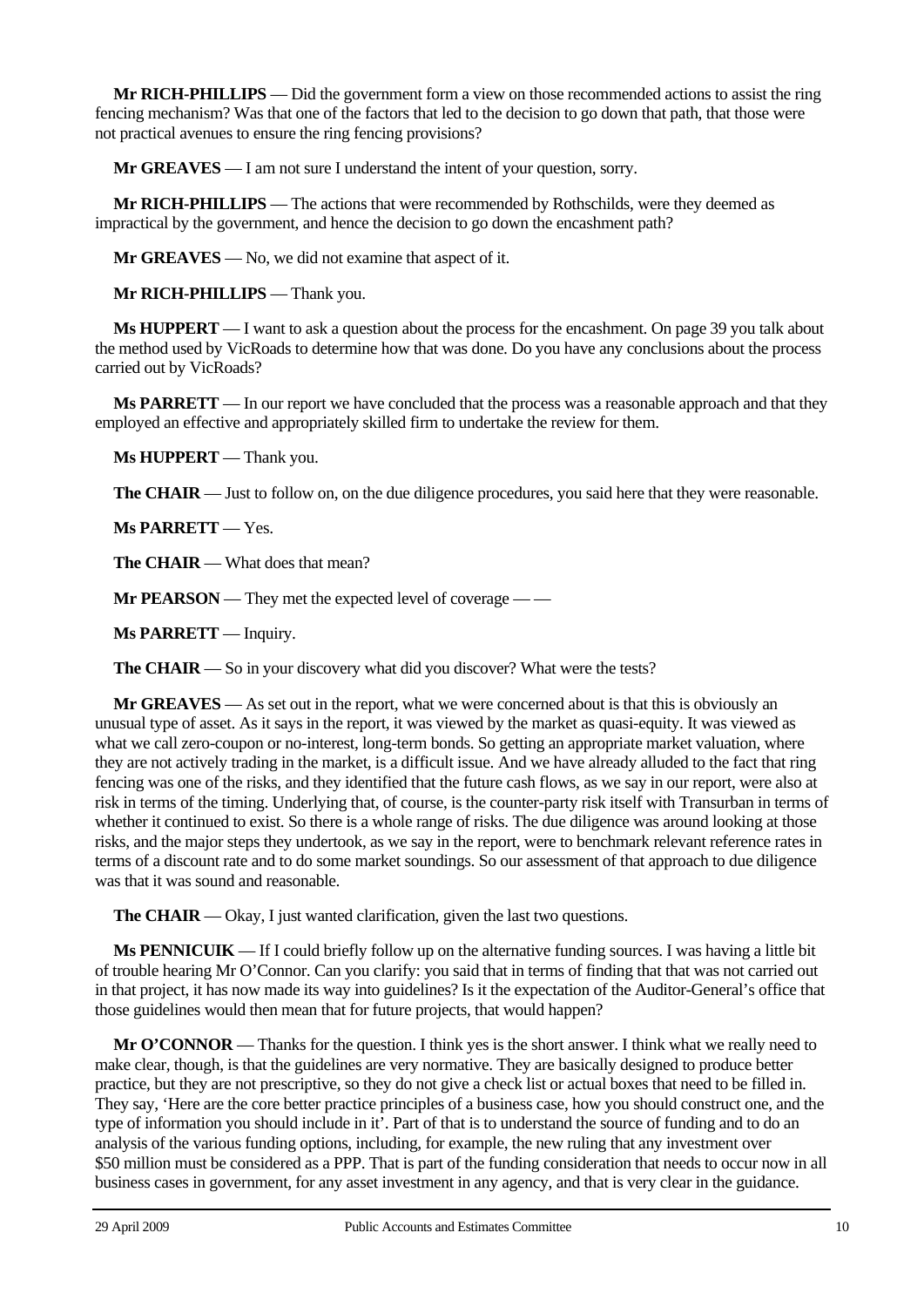The second part of it is really about the question, then, of what funding option you go down. Of course a business case is only an input to a decision-making process, and in that decision-making process, of course, the decision-makers have the right to make their own decisions about where they are going to get the funds from or what type of funding vehicle they are going to use. However, we do expect, at least at the business case level, and that is reflected in the guidance, there be at least an analysis — and in particular, as we say in this report, a comparative analysis, not just an analysis — to actually look at the pros and cons and cost benefits and risks of each one of the potential options to fund and also the procurement options as well.

**Ms PENNICUIK** — I have another question which is about the probity process; the probity advice and the probity audit. Given we have seen in the private sector that there have been conflicts of interest between auditing firms being consultants as well as auditors, and from the comments that you have made in regard to this it sounds as if there is a conversation going on between the agencies and the Auditor-General's office, is there any scope for the Auditor-General's office to recommend that the Victorian government procurement for guidelines be updated?

**Mr O'CONNOR** — I think that is actually what our recommendation does say, that they should provide firm guidance on that too.

**Ms PENNICUIK** — Rather than guidance, more prescription?

**Mr PEARSON** — That issue of separation of auditor and adviser is one I would welcome the Committee's further deliberation on. I recall the Committee looked at that in the myki inquiry and, if I recall correctly, formed a view similar to that of my office, that the role should be separated, but as you will note in this report, there is a difference of view, and as auditors we have no executive authority; we can only make recommendations.

**The CHAIR** — Yes, we did, and we went a bit further than that. We also said that these guidelines which apply for departments should also apply for other agencies and corporations.

**Mr NOONAN** — I want to go to the TCI project. In reading the audit I am trying to determine whether the state received good value for money with this project. Mr Greaves has talked about this. Perhaps we should try to unpack the market sounding process and try to get a better understanding about it. You might explain how the market sounding process works and perhaps in practical terms based on your audits. I note in terms of the benchmarking analysis that in your conclusion you have looked at this market sounding as a reasonable method to assess better financial value. I wonder if you can explain that conclusion as well.

**Mr GREAVES** — I will elaborate on my earlier comment. As I said, there are two separate issues with the value-for-money (VFM) consideration. There is the source of the funding and then there is the asset you are investing in and whether it is going to give you a return. If we stay with the funding decision, I think as Mr O'Connor has quite rightly said, there are macro-economic decisions that are made by government that are outside the scope of that and our mandate to comment on. What we were simply looking at in our report was to say that those decisions should be informed by good comparative analysis. So that was the first issue about the funding options, and we could not draw a conclusion one way or the other about those. But then once the decision had been made to fund it this way through a sale of a financial asset, the question that arose from the VFM context, if you like, is a narrow question which is: did the state get a fair price for the asset that it sold?

As I said, this is not an asset that is actively traded in the market. It is a financial instrument, but it is not like a share, so there was not an active market that you can go to or refer to. You have to do your own due diligence on what you think you will be able to get for the asset. The organisation itself will do its own assessments and work out its own revenue forecasts, its own traffic and growth forecasts, and do its own assessments of the timing of cash flows. But at the end of the day, while that is relevant as a reference point, it is actually what the market is prepared to pay. VicRoads and the government were faced with two options. We either sell this asset to Transurban, who was a party to the deed, or we sell it to other market participants. The market soundings were really there to go out and talk to other potential buyers of the asset. We looked at that as an appropriate thing to do if you are trying to establish a reference price against which to determine whether or not you are getting fair value.

**Mr SCOTT** — During an answer to a previous question Mr O'Connor touched upon alliance projects and the perception that exists that alliance projects help deliver timely outcomes for capital works projects. Could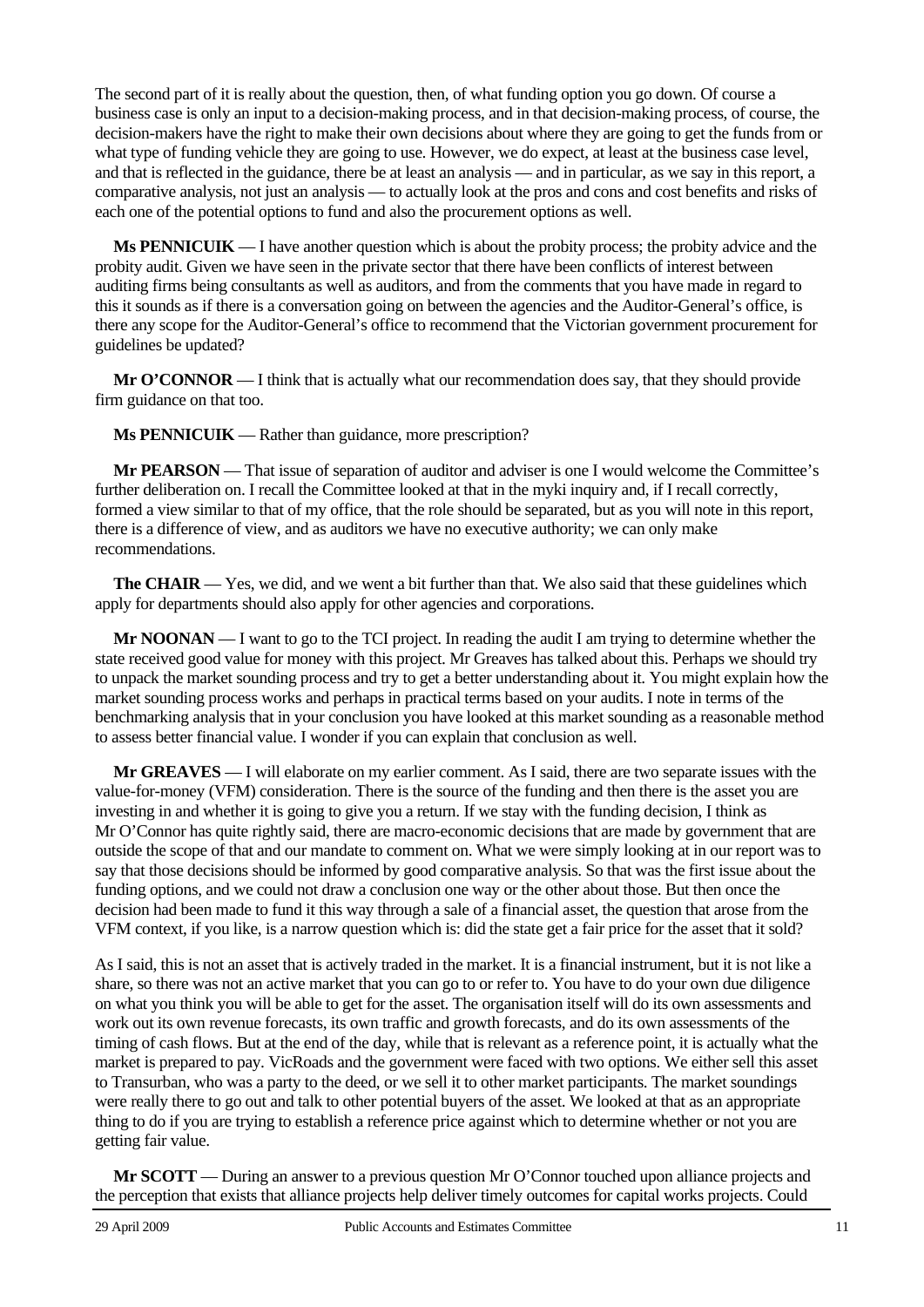you give us some further information on why that is, why there is a difference or a perception of a difference in the timeliness of the method of the delivery?

**Mr O'CONNOR** — I am happy to provide general comments if you are willing to receive them in that context and if you are happy for me to give a general view.

I think part of the reason and one of the biggest issues on timeliness of delivery of projects is usually that the deadline is set before the plan is written, and the reality then is the deadline becomes fixed without actually having done detailed planning to realise the activity that needs to occur in the project to achieve whatever you are building or whatever you are producing. The core difference with an alliance contract is that the budget and the deadline are usually not fixed at the time of signing on the contracting party. Those two major elements of project delivery are cooperatively developed within the alliance structure. So the deadline or the actual delivery date is an informed delivery date, and it has been, as I have said, actually agreed by all parties to the alliance agreement. You could draw an inference from that that what that actually means is you are getting a lot more informed and realistic estimates of activity and of the actual effort and elapsed time that is required in order to achieve that milestone.

It does not mean that you can't actually gear or make the alliance deliver to a very tight deadline, but once again that obviously will then have cost impacts because you may have to load up work, you may have to have a larger workforce than required because you are going to do parallel project work. The trade-off then is really if we are going to deliver this early, we may have to spend more money on it. If you can understand, there is quite a difference in the mentality around what an alliance contract is, and particularly risk management does help on timeliness as well, because usually what happens when you go into a dispute is people stop working, and that is one of the major causes of delay when there is a dispute.

**The CHAIR** — I want to come back to the probity stuff, because I know we have had extensive discussions on this one, and we have supported separation of the probity adviser and the probity auditor. I want a bit of clarification because I note that on page 107, in recommendation 4.4, the probity plans should accord with the VGPB probity best practice advice. I assume you are still disagreeing with the probity best practice advice in terms of the separation of the probity auditor and the probity adviser, and I just wanted to clarify that that is the case — or are you satisfied with the way this is being implemented now?

**Mr GREAVES** — No, we are not satisfied.

**Mr PEARSON** — From an audit perspective, we are not satisfied; we think the best practice should be improved. In my mind there are two driving issues — there is the separation of the adviser from the auditor; that goes to the core, and in the auditing profession there is a lot of precedent there. The other dimension that is inadequately recognised in agency responses in my view is a lack of appreciation that there is a quantum difference in the way you treat public moneys compared to normal commercial transactions that are full-exchange transactions, at risk. Parties can opt in an out of commercial transaction, but in spending public moneys I believe a higher level of regard needs to be paid to not only doing the right thing but being able to demonstrate that you have done the right thing.

**Mr O'CONNOR** — If I could just add a clarification to that?

**The CHAIR** — I understand that this is in regard to a particular project and major deficiencies?

**Mr O'CONNOR** — It was a particular compliance finding in this case. The guidance is very clear. In this particular context I can remember having long conversations with John Cunningham about this; he is the project director. I think VicRoads did not actually see themselves as — and you can see in their response that they do not believe they are bound by VGPB rules — doing construction work. The discussion we had with them is that when you procure an alliance, you are procuring a relationship, you are not procuring an asset as such. They really did move into the VGPB territory with alliance contracting.

**The CHAIR** — This particular section is not covered by an alliance contract?

**Mr O'CONNOR** — That is right, and this is where the discussion occurs because this is a D and C component — a design and construction component.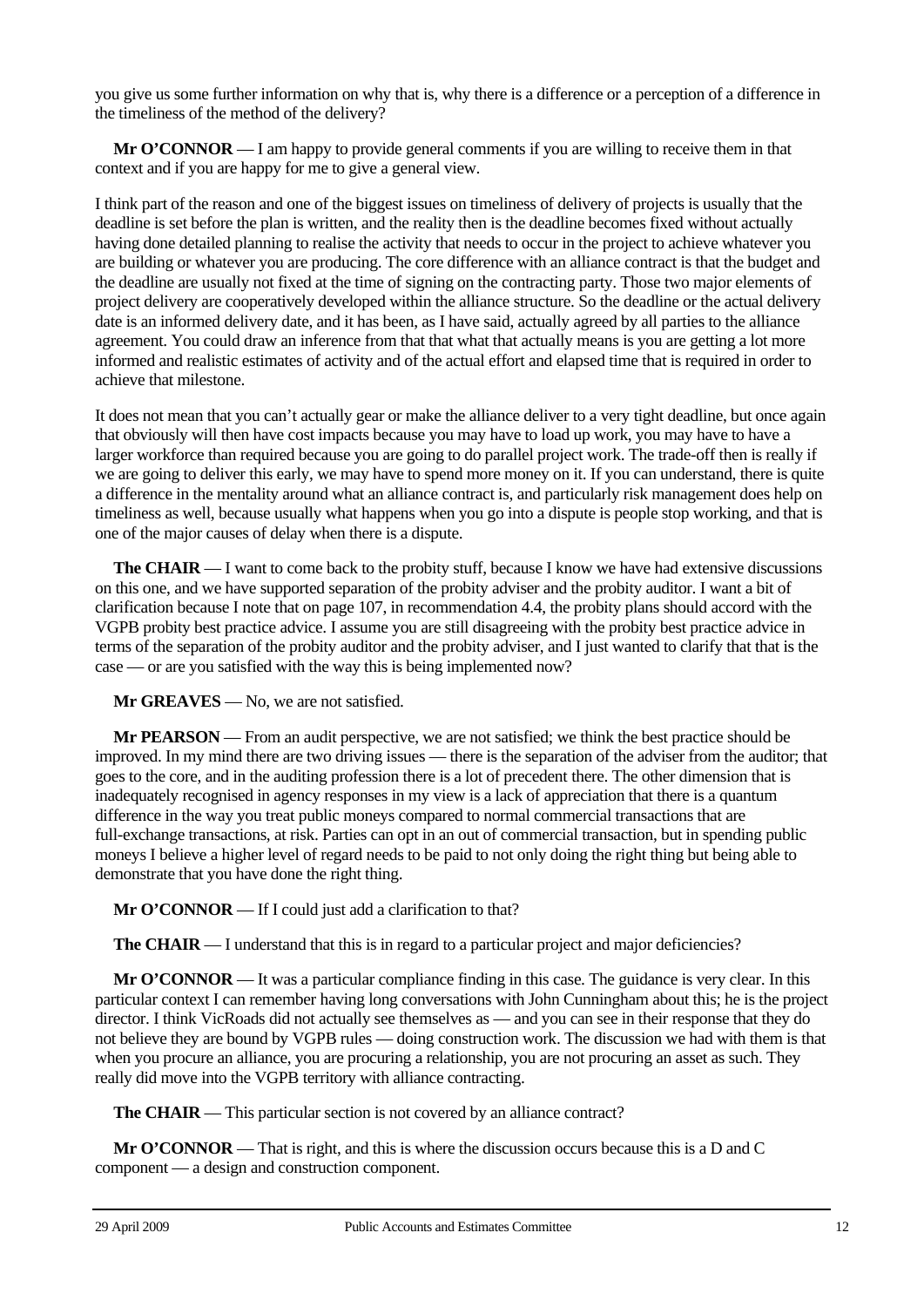**The CHAIR** — Which is VicRoads.

**Mr O'CONNOR** — It was a bit easier to do this one down the centre median so there were not as many risks they saw arising. That was the intent of our recommendation there and why we said that.

**The CHAIR** — Thanks very much.

**Mr WELLS** — I refer to page 30 which deals with an assessment of the alternatives to the M1 project. You state that the analysis did not set out any information in relation to the alternatives beyond the next five years, nor did it consider how any debt financings might be repaid in the future. I also note that in response to this finding, on page 4, the Secretary of the Department of Treasury and Finance stated that:

It was unnecessary to explicitly consider how any debt financing might be repaid in the future because:

it would have been repaid out of budget surpluses.

Obviously the Department of Treasury and Finance know more than us. So my question is: as Auditor-General, did you not find it strange that not only did the government and DTF not explore all financing options for the M1 project or Tullamarine–Calder Interchange project but also they did not have to consider how any debt would be repaid because it would come out of budget surpluses?

The second part of the question is: why have you not made any recommendations in relation to this lack of analysis and apparent disregard for current and future economic and financial circumstances of the state when making a major funding decision for major projects?

**Ms MUNT** — So, Kim, you are in favour of state debt then, are you?

**Mr WELLS** — I thought the Auditor-General was there, not over here. I might have that wrong.

**Ms MUNT** — Increasing state debt?

**Mr WELLS** — Could we just have some clarification? I know the government is very sensitive about surpluses and debt. I was just wondering if we could get some clarification on this question.

**Ms MUNT** — That is the policy?

**The CHAIR** — Both of you, thank you very much. Can you reply, Mr Pearson, insofar as it relates to the functions of the Auditor-General, and not deal with policy?

**Mr WELLS** — Hang on, this is the Auditor-General's statement.

**Mr PEARSON** — Can I reply? I will ask Mr Greaves to reply in the broad, but one distinction I would make at the start is that my report is the conclusion. What the Secretary of the Department of Treasury and Finance says is their entitlement — under section 16 of the Act I think it is — and as in later reports, because of the nature of the responses, I have been increasingly drawing attention to the fact that while in what I say as an auditor I am constrained by an absolute compliance with auditing standards, agencies in their responses are not so constrained, and in later reports I have drawn attention to that difference in the level of rigour that is applied to the basis for the comments, but I will ask Mr Greaves to deal with it in detail.

**The CHAIR** — But you are constrained in respect of policy?

**Mr PEARSON** — And by auditing standards in terms of the level of evidence and the basis on which I can reach conclusions. I cannot make unfounded assertions.

**Mr GREAVES** — In relation to the question about a recommendation, I think we have addressed that previously. I think they are related as to why we did not make recommendations. I think the Auditor-General has addressed that. To explain further the comment about the future projections, that is in the context of the lead-in, if you like, which is about the comparative analysis. Basically, given that these concession notes had cash flows which could go out to 2034, if there were a comparative analysis done, one of the options would be looking at the timing of those cash flows beyond five years. That was the context of the finding and the reference to the five years, which is over and above the normal budgeting time frame that governments look at.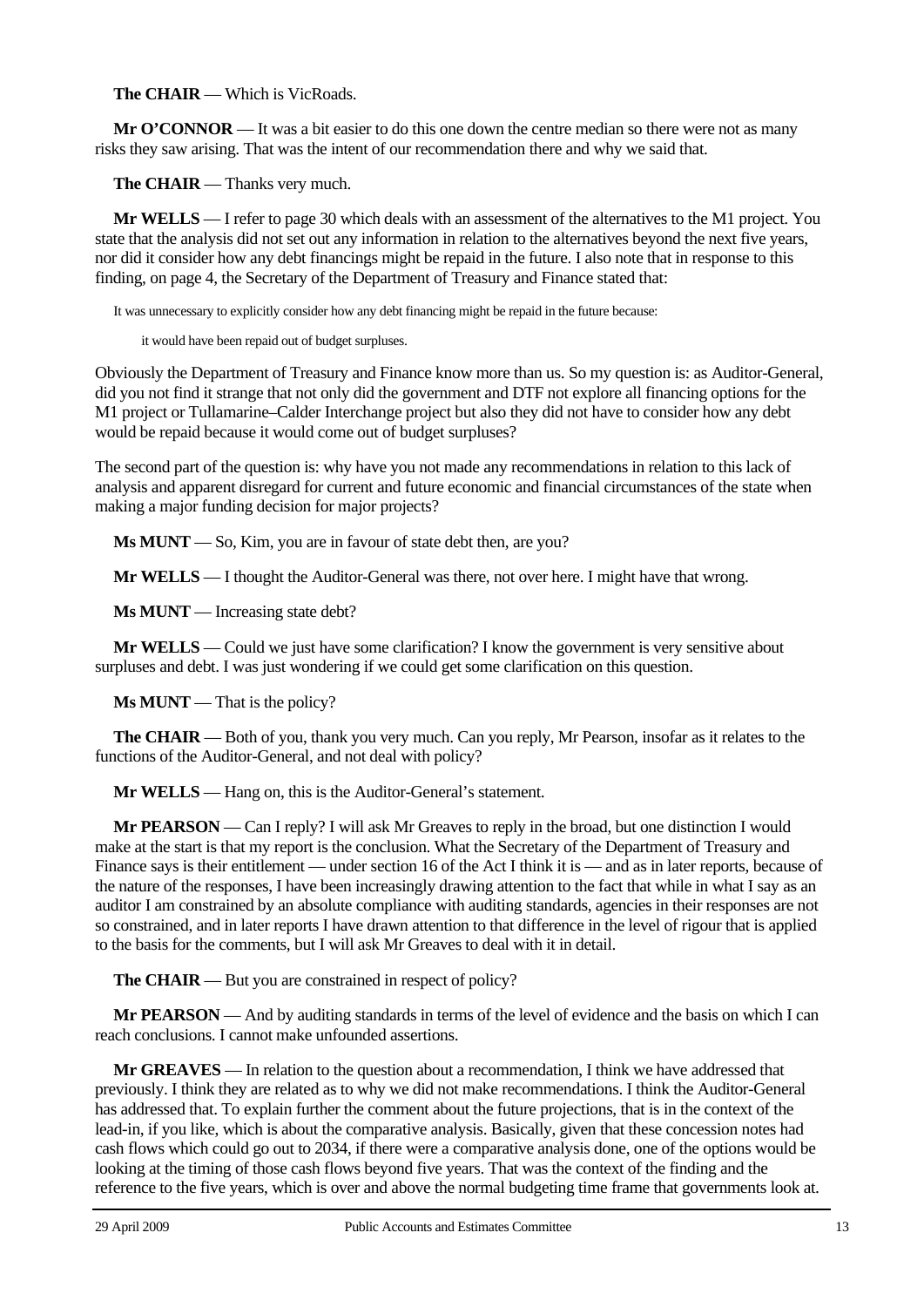**Mr WELLS** — I guess the question still remains though as to why there were no recommendations in regard to some debt repayment plan as an alternative to what was put forward with the encashment of concessions.

**Mr GREAVES** — Once again, we would not traverse into policy about whether debt is the appropriate option or not. That is not our role; our role is to look at the advice that went to the government and on which the government made a decision. We are simply making the point here that, as has now been referred to a number of times in more recent asset investment guidelines, the documentation and the comparative analysis of the financial advantage and disadvantages of different funding options should be undertaken. That is the simple point we make.

**Mr WELLS** — Does it concern you the government is making an assumption that debt repayments will be made out of future surpluses?

**Ms MUNT** — Chair, can I have six questions, too, when it is my time?

**Mr PEARSON** — Can I answer that? That is a policy question. It is not appropriate for the Auditor-General to comment. That is for the electorate to reach a judgement each election time.

**The CHAIR** — Thank you for that. I think we might concentrate on the audits rather than necessarily solve every problem in the world.

**Ms MUNT** — I would like to change the subject a bit, if I can.

**Mr WELLS** — I bet you would.

**Ms MUNT** — I refer to *Improving Our Schools — Monitoring and Support*. I think education is very important, and that is why I wanted to speak about education before our time line runs out at half past 11.

**Mr WELLS** — Is that your no. 1 priority for the government this week — to speak about surpluses?

**Ms MUNT** — If I get six questions — —

**The CHAIR** — In order to help Hansard, one at a time, please.

**Ms MUNT** — Thank you, Chair. On page 2 of that report it says:

In a relatively short period, considerable progress has made in addressing school performance. However, more attention needs to be directed at some aspects of the support which constrain regional offices from providing the right support at the right time.

What sorts of supports are we talking about, and what sort of considerable progress are we talking about? Could just expand on that particular aspect?

**Mr PEARSON** — Just while I collect some thoughts on that, I might just apologise in advance on this one — the director who actually oversighted this audit is on extended sick leave; he has had hip surgery, so Alison has stepped in.

**Ms SMITH** — I was not there, you know. I am feeling very happy about it, though!

**Mr PEARSON** — I am sure she is up to it, but if there is any sort of hesitancy on Alison's part, it is because she is coming from the outside.

**Ms SMITH** — Okay, no blood spilt! I will split the question essentially into two questions. In terms of the regional capacity, the implementation of the blueprint did not take into account fully the capacity of the regional offices at the time. They all changed without necessarily assessing at that time the capacity of the offices to undertake the change, so their resources got spread more thinly. More attention needs to be directed at some aspects of the support. That is what that is targeted at. But considerable progress has been made. I am going to throw to Catherine, who was part of the audit team at the time.

**Ms SANDERCOCK** — I guess under the blueprint there were a lot of changes that came in for particularly regional offices and how they work with schools. When we went out to visit the regional offices we could see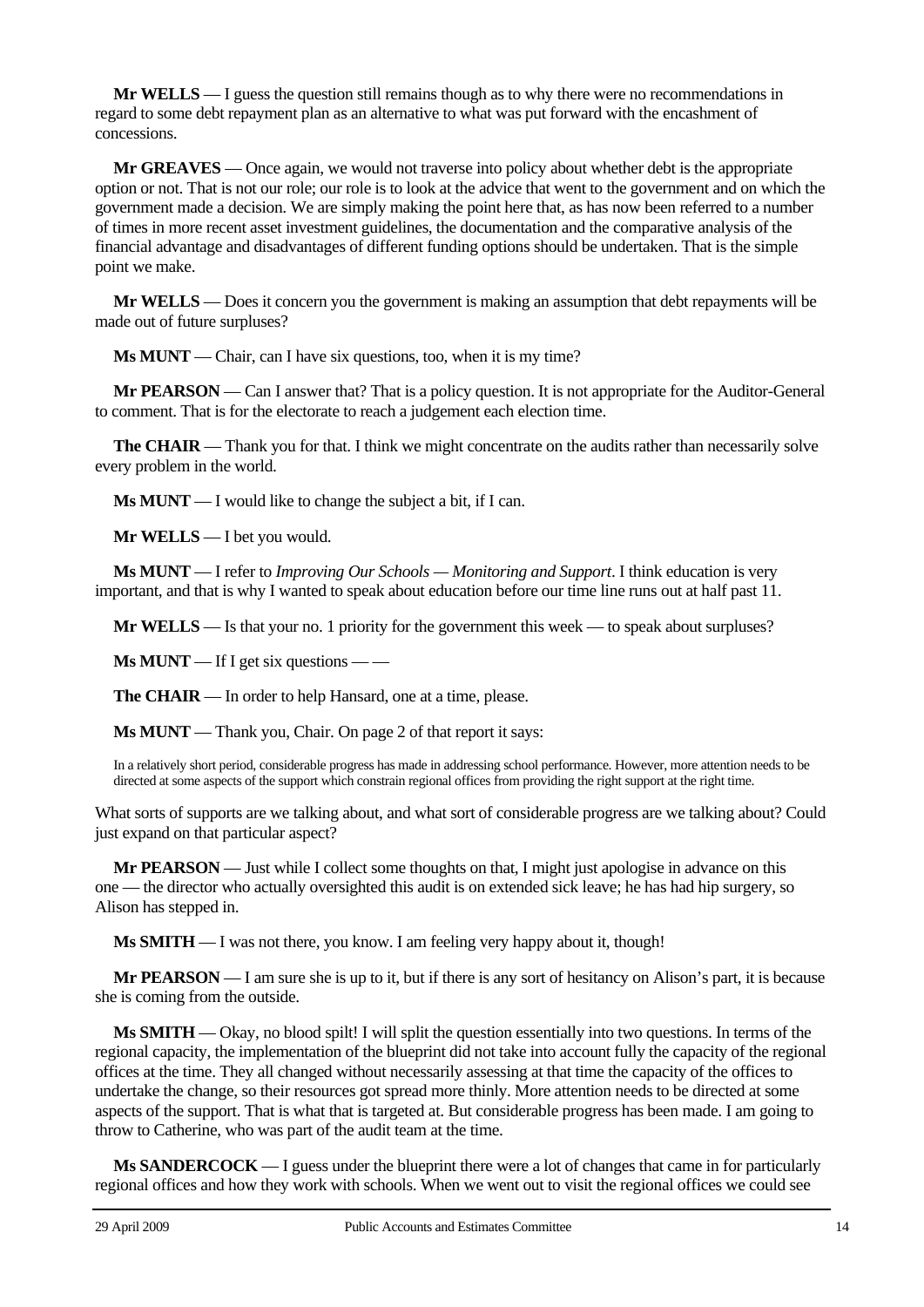that they were actually taking those up and putting them in place. Part of that was working physically with schools that needed the support to help them with their annual planning process — so getting schools to be better planners and clearer about where they wanted to go. They also put in what was called a differential review process. The department was making an assessment of how schools were going, talking to the schools about how the schools felt it was going and then deciding on what sort of a review they needed. Where both considered that there was a greater need for help, then they put in a special review process for that, which really then gave schools a chance to dig down with a specialist into what the issues were and then try to match that up with appropriate strategies for getting back out of that spot they were in.

**Ms MUNT** — Is that done yearly or three yearly? How often is that sort of review being done?

**Ms SANDERCOCK** — Schools have a quarterly cycle, and they have a review every four years. But part of what the regions had started adopting was that each year they would consider across all schools and say, 'Actually this school needs its review brought forward; it looks like it is going downhill'. Or they might have decided that a school that might have had its review that year did not really need it, and they could put it off because something else was happening in the school at that time and it was not appropriate.

The other aspects they were putting in place and schools were taking up were particularly around targeted support for schools, which had not necessarily been there in the past, activities such as targeted school improvement, wherein there was funding for a set of schools that had low academic results to say, 'How can we change things here?'. They brought in things like the teacher coaching approaches and the literacy improvement teams; trying to work with teachers. That was part of a whole approach, I suppose, recognising that leadership in the school is important, the quality of the teaching is important, and saying 'Let us tackle these two things and help schools on the improvement journey'. Part of it too is that there is an understanding that when we did the audit, the regional offices themselves were working on what is school improvement and what it looks like. That can vary for different schools. But when we were out there we could see that regions were talking to schools about it, and they were putting steps in place to address it. It was a mutual process that was being put in place.

**Mr DALLA-RIVA** — On the motion to buy back CityLink concession notes, on page 39, '2.6 — Risks relevant to the transaction', I understand it is not your officers' practice to document claims that could not be substantiated by your office in your reports. So I ask: were there any claims made by advisers or the accounting firm in relation to the risk to the value of the concession notes that could not be verified by your office? And could you expand on any such advice uncovered during the audit and whether you are aware of any action by DTF or VicRoads?

**Mr PEARSON** — The answer is no.

**Mr DALLA-RIVA** — Definitely no?

**Mr PEARSON** — Yes.

**Ms MUNT** — Definitely?

**Mr DALLA-RIVA** — No, that is good. No, that is all there is.

**Mr PEARSON** — Can I just clarify what we can put in a report and what we cannot? Everything we see we pursue to the extent we can to reach a conclusion. I take us back to where we started this morning, on our conclusions in terms of no evidence of detailed consideration of funding sources other than encashment of the concession notes. We reached that conclusion. There was no evidence — and that is a strong word for an auditor; 'no' is absolute, 'limited' means inadequate or limited, 'shortcomings' means a few problems with it; that sort of degree. If there is nothing there, we report there is nothing there. But to the extent there are risks identified, we revise in accordance with our test plans the reliability of the examination or consideration of those risks and reach a conclusion that it is either acceptable or there are problems with it. In that context, my answer is a no.

**Mr GREAVES** — Just as a general comment in relation to an audit, the other point to make here, I think, is that audits do not ever provide absolute assurance. Audits provide reasonable assurance in relation to the things that we look at. Your point was do we look behind the evidence and substantiate what we say in our reports.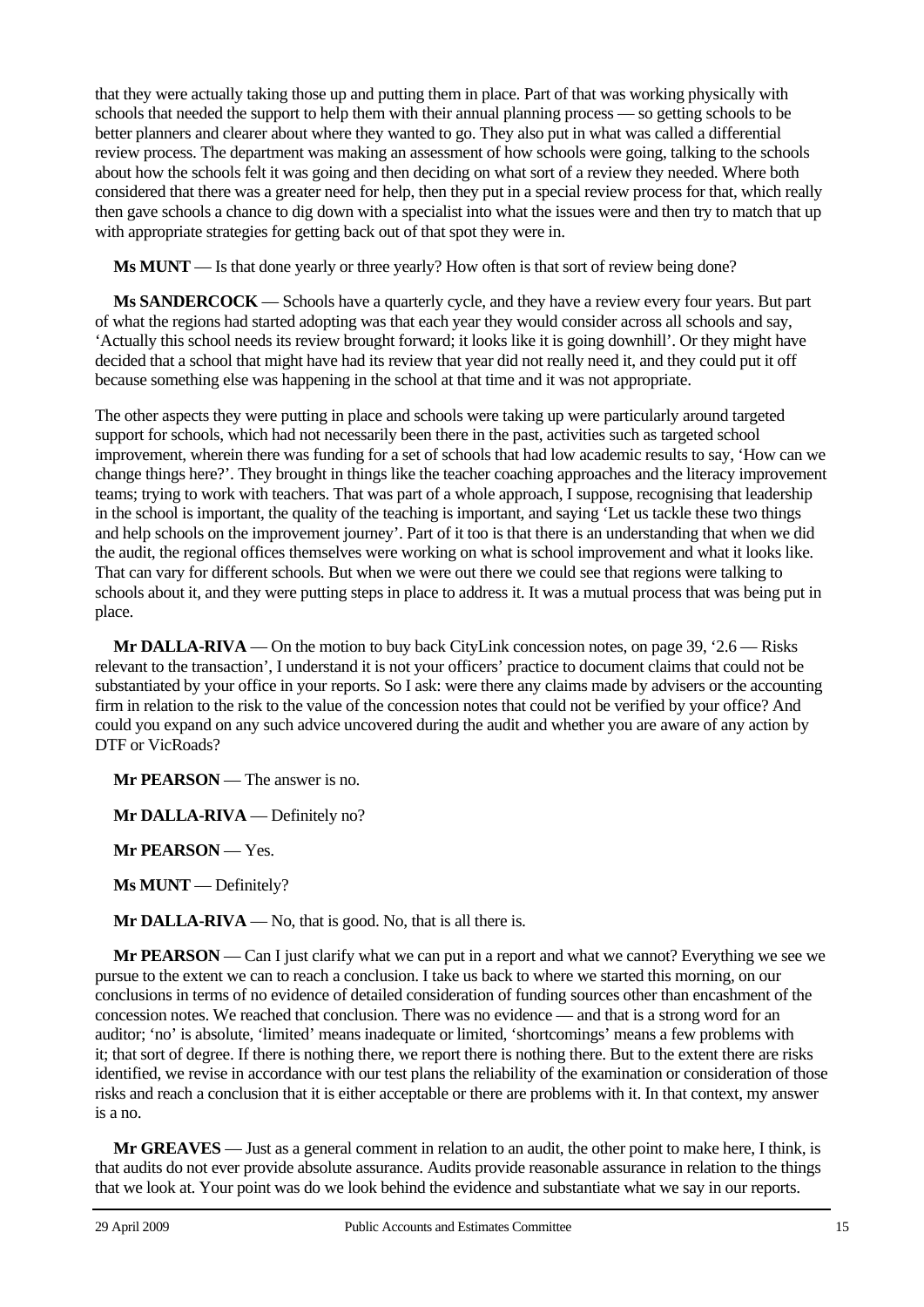The answer to that is yes. It depends, though, on the objective and what we were looking for. In this case we were looking at process predominantly and we certainly wanted to see that they had identified risks, that they had mitigated those risks, that they had engaged appropriate personnel who were appropriately qualified and that they themselves had taken appropriate steps to review and assure themselves that the information they were being provided was accurate. From that process-based perspective, we did not have any concerns or we would have raised them in the report. Whether we could go and attest to the underlying accuracy of every single assumption that has been made, I would say the answer to that is we would never be able to do that in an audit because that is not the nature of an audit.

**Mr NOONAN** — I am also looking at the *Improving Schools — Monitoring and Support* audit. I went to page 7 and in the department's response it suddenly questioned the methodology used for this particular audit in terms of the survey process to principals. I think I read in the body of the audit that you did not receive responses to all of these. I wonder if you might explain for the Committee's benefit the methodology for this particular audit. You also went out to some schools but limited numbers. I suppose from my point of view there can be a bit of discretion used in responses to surveys. Perhaps you could identify how you catered for a bit of discretion in those responses.

**Ms SMITH** — I will do that again in two parts. We often use surveys. Surveys give us a good idea generally and we can get to a broader audience. We obviously have fairly small audit teams, so we can get a fair amount of information using a survey tool, and that is what we do. And we verify the results. Catherine will give you some more detail on that. We do go to the most senior person; it is usually the principal. We do not just rely on that information. We do have to verify it, and we do verify it. But also we do not expect a 100 per cent response rate. We do make sure that we get a significant number of responses before we draw conclusions using that data. The methodology is outlined in the report, and I will get Catherine to give you a bit more detail on the numbers.

**Ms SANDERCOCK** — What we did was retrospectively identify which were the schools that were performing at lower than expected levels in 1998, because the department did not do that back then. There was not an established methodology to use the method they use now and say, 'Who would it have been in the class of 1998?'. We had 128 schools that were identified, and out of those I think two had closed since. We sent out a survey to that entire group that we were looking at and that the audit was focused on; they were the schools that were performing below expected levels, in the polite language. As a result then we selected a small number of those to go and verify the responses of the survey and to see for ourselves what school improvement looked like on the ground. Part of what we did in selecting those schools out of the survey was to say, 'Let's select some that look like they have improved their performance over the time, some that based on the data alone would suggest they have not improved their performance over the time — a mix of school types'. We knew that a lot of the low-performing schools were in the northern and western metropolitan regions and we selected those regions as part of it. As Alison mentioned, we went out to a rural one as well to have a look.

But I think it is partly an interpretational issue. In the report we clearly state that we were examining what was happening in those three regions. There are some aspects where we looked across the 128 schools and followed through what had happened to them. I think where we do that and where we are referring to the survey in particular, we can talk about that as the cohort we are referring to and make generalisations for that group and what has happened to it over the 8 or 9 or 10 years in between, but at the other times when we are talking specifically about the schools in the regions that we looked at, then we are trying to be very clear that that is what we were looking it. There is a distinction made there, I think, and where there are generalisations made we are generalising across that group of schools that we looked at and not across the whole population of schools.

**Mr NOONAN** — So if you did the audit tomorrow you would do it the same way?

# **Ms SANDERCOCK** — Yes.

**Ms SMITH** — There are outlines on page 18 as well.

**Mr NOONAN** — I have read the report. I suppose I was interested in your response to the department's response. I suppose they are suddenly questioning the methodology and the small sample size in order to, probably, cast a light across the entire education system.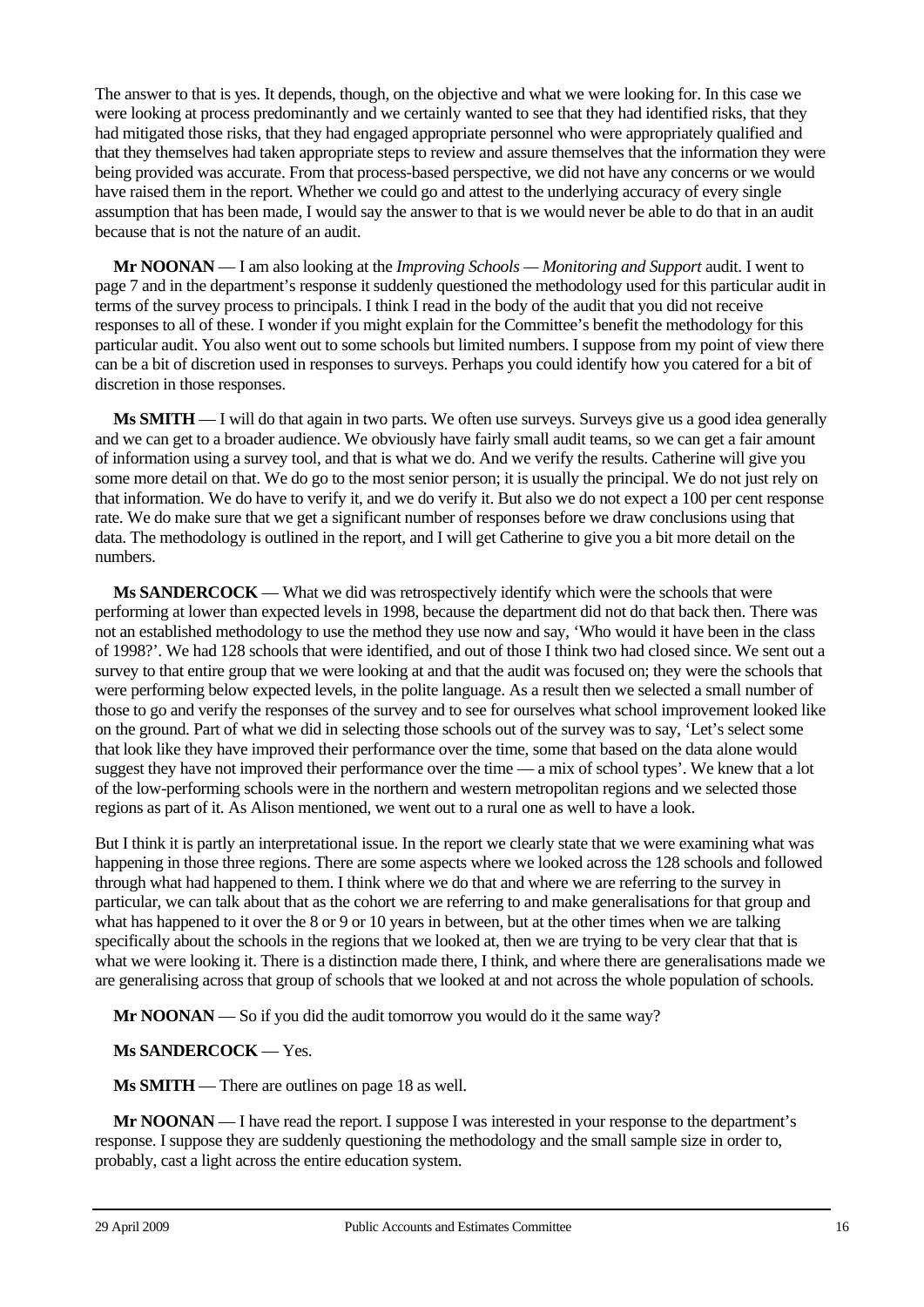**Ms PENNICUIK** — I was interested, Mr Pearson, in your comment that you had constraints in terms of what you could say but the departments do not have such constraints. I wonder whether you could elaborate a little bit on that.

**Mr PEARSON** — It is really an extension of what Mr Greaves was saying. Basically the auditing profession has a range of standards to provide parameters of practice and to provide a framework within which people can take reasonable assurance. To underscore the resources we put at it, we are never going to provide absolute assurance; an audit conclusion is not an absolute guarantee. The term is 'reasonable assurance', but in all reasonable contexts you can rely on that conclusion where we are giving a high level of assurance, as we are with an audit. In other engagements such as the estimated financial statements that will be included in the forthcoming budget, we are required under legislation to do a review of that. That is a lower level of assurance we provide, because it is dealing with forecasts and the evidence is nowhere near as reliable. There we give a review report on it. But at the end of the day the standards are set up for, I suppose, the fair and reasonable context. We observe those for our own credibility, and we are required to do that. I suppose to a degree it is a personal frustration that justifiably the extent of the conclusions I can reach are constrained by those. But in terms of agency responses, and we have just dealt with one, in a sense agencies are able to cast aspersions or put an alternate view but they are not required to meet the same evidentiary standards. In that case the education response is quite reasonable, but it might be coming from a statistician's perspective whereas the team use it as an information gathering tool and a means of identifying areas to focus on and then to apply our audit techniques. We are leveraging that methodology; we are not relying on it totally.

**Ms PENNICUIK** — Does that mean the responses from the agencies do not go quite to the question you asking?

**Mr PEARSON** — In a word, yes.

**Ms PENNICUIK** — Following on from that, is there anything we can do in terms of having them focus more on that?

**Mr PEARSON** — This inquiry is the core area and an opportunity to hold agencies to account. In the extreme cases where in my view agencies have gone beyond the pale we have taken the step of adding additional audit comment to provide that added warning. But certainly so far as this committee is concerned I have no real reservations in drawing attention to the fact that those agency responses are just outright assertions that they are legitimately entitled to make, but the reader needs to be aware of that.

**The CHAIR** — We are just trying to get everyone to cooperate.

**Ms HUPPERT** — I have a question on the *Improving Our Schools* report. I draw your attention to the conclusion you reached on page 53 regarding the measures for assessing school performance having been improved. I wonder if you could expand on that conclusion.

**Ms SANDERCOCK** — For the schools we were looking at in 1998 there was a very narrow set of data that was available to them, and that was good because that was the start of a continuous data set that we were able to follow through over the next 10 years. It was limited to student learning outcomes in the particular streams of learning that are done, and the range of assessments that are used to gather that data. But over time one of the improvements we noted is that the department recognised that student learning outcomes is only one area of outcomes that it is important for kids to be getting when they go to school. The other two areas are student engagement and wellbeing, which was recognised in the blueprint, and the transitions and pathways between schools, and then once they get out of school.

As part of that process they then developed measures for assessing how well things were going for students at school in their engagement and wellbeing, and that was done primarily through student surveys, teacher surveys and parent opinion surveys, and then also gathering information on transitions and pathways by trying to track students through long-term tracking as they moved between schools and as they left schools. They have gone from a very narrow dataset that told you about the academic performance of a student at school but not how they were travelling as rounded individuals, and what was happening to them when they left. We saw that as an improvement over time.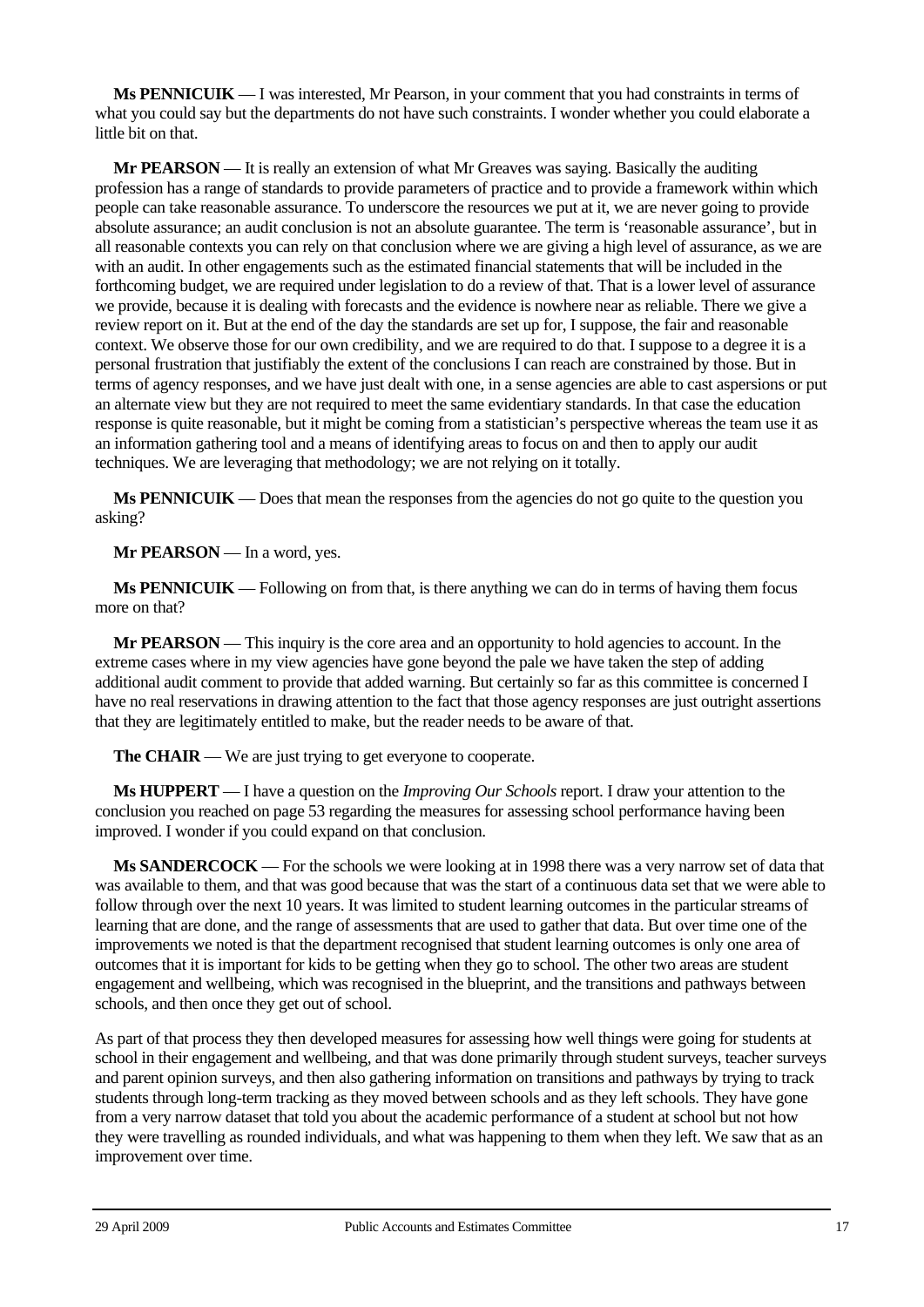**Mr WELLS** — Just for a change I have a two-part question. It is in regard to the wording of a report. We had this situation last time when Mr Frost was heading it up in regard to whether the wording was soft or appropriate. I refer you to pages 11 and 12 of the executive summary, and I will start with page 12.

**Mr PEARSON** — Sorry, which report is it?

**Mr WELLS** — This is the report about freeways. Page 12 of the report on freeways includes recommendation 3.4 of the executive summary. There has been discussion this morning about the issue of conflict of interest from the probity adviser and the probity auditor. The report states:

The Victorian Government Purchasing Board should consider revising and amending its probity advice to:

ensure that a probity auditor's role is not confused with the role of a probity adviser in order to maintain clarity of the two distinct roles and strengthen accountabilities of the separate functions

Why then does your recommendation say 'should consider' and not 'must consider'. We have spoken about it and you have raised concerns. That is my first point.

The second point is in regard to recommendation 3.2 on page 11 of the executive summary. It states:

VicRoads should continue to ensure independent validation to confirm the reasonableness of the assumptions and inputs underlying cost and benefit estimates

I would have thought that for something as serious as that the wording should be 'must' and not 'should'. There is a big difference.

**Mr PEARSON** — Can I answer that in two parts as well? In relation to recommendation 3.4, maybe I am just a bit slow, but in our style manual and editorial approach within the office that is something I have already identified and we have firmed up on that. It seems to me that if it is a recommendation you should do it. With hindsight I agree 'should consider' is on the soft side. I hope in current reports you will not find us saying 'should consider' or ' should continue' because 'continue' is not a recommendation. I take your point on that.

On your other point in relation to the word 'must', perhaps it is where I was educated or my life experience. It will be an exception for you to find in our recommendations the words 'ensure' and 'must'. I have a reservation on a couple of counts and obviously a lot of it is personal experience, but it also relates back to the audit. We have no executive authority so we are not in a position to direct or whatever, and to me the word 'must' is a directive. I am a staunch supporter of the word ' should', which means you absolutely should unless there is a real reason that you should not. There are some times when you might say 'must', but I can see there could be a reason where it would be appropriate not to do it because of a particular circumstance.

Similarly 'ensure' to me is too absolute. I am shifting the focus of our report to focus on what is the actual outcome, because to me 'ensure' is a word that I find overused. On the one hand it is physically and humanly impossible to acquit; on the other hand it is overused everywhere and it is depreciating the value or the thrust of the term. We are turning those around. I am not good at editing on the spot, but I would be turning that into more of an action recommendation than our current approach — replace 'ensure' with 'achieve', or something like that, the appropriate outcome.

**Mr WELLS** — It is like the government when it responds and says that it will accept it 'in principle'. You know it is never going to happen.

**Ms MUNT** — That does not necessarily follow.

**The CHAIR** — It is probably not an appropriate comment on this one. If you have a follow-up clarification question to ask.

**Mr WELLS** — No, I am happy. Thanks for that.

**Mr SCOTT** — My question is about *Improving Our Schools — Monitoring and Support*, and I note that our friends opposite have not taken an interest in education so far in these hearings. I draw attention to page 21 where there is a discussion about socioeconomic factors in the background of students, people moving schools and displaying somewhat contrary behaviour. What consideration is given in examining the government's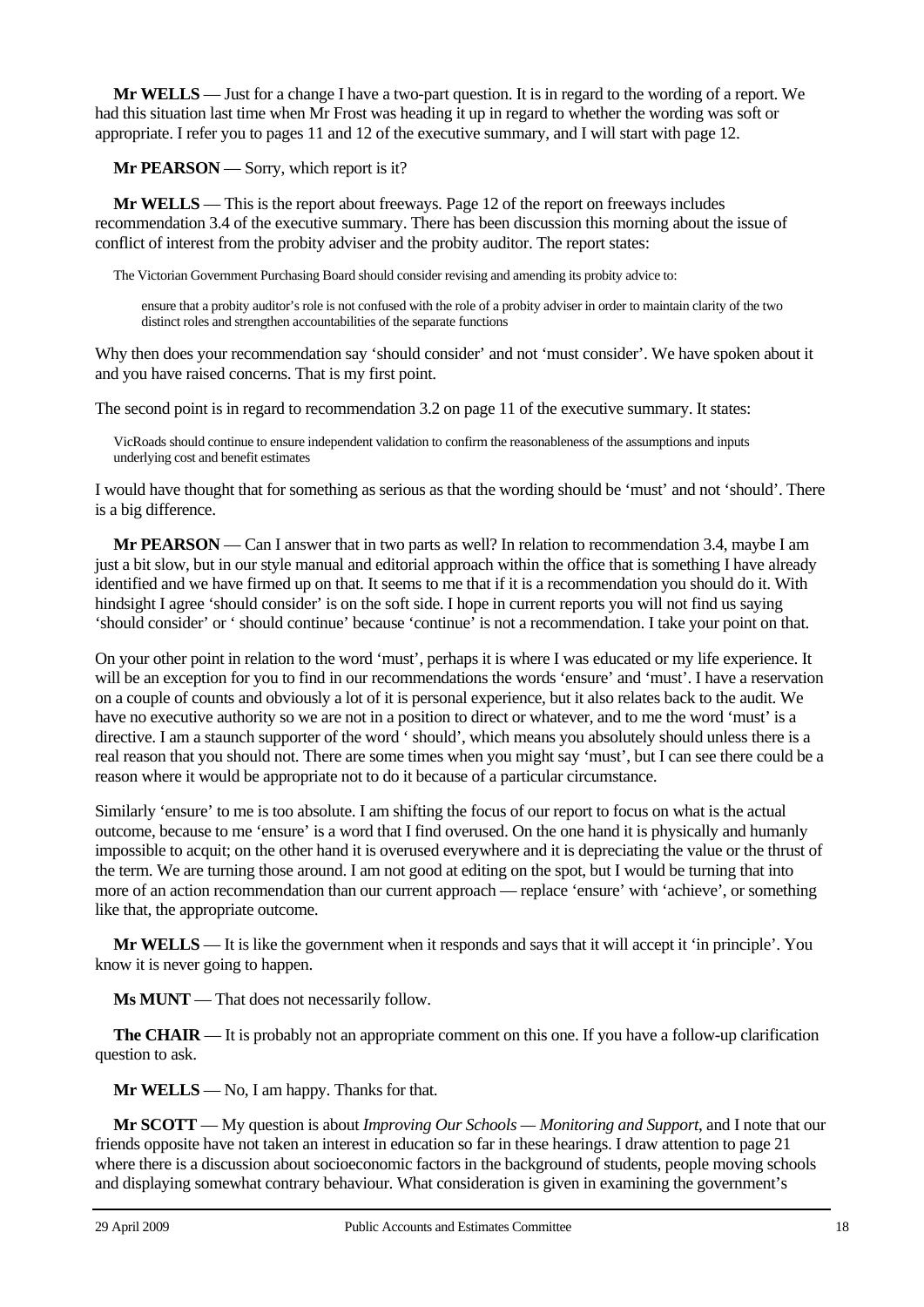response or the education department's response for improving our schools in relation to what appeared to be the causal relationship you have alerted to on this page of the report between low socioeconomic status and poor performance in schools?

**Ms SMITH** — I think the relationship has been acknowledged. If you go back through a lot of the policy documentation, they tend to break it up into three parts — one for each. I think 40 per cent of student's ability to achieve is allocated to their socioeconomic status. It is done, it is recognised and there are a number of programs that are put in place by the department and through the regions to address some of those factors. Having a look at some of the characteristics, non-English speaking background is an indicator of performance. It will actually be picked up — things like school attendance, people coming from areas of high unemployment. It is about emphasis on that, so it is encouraging people to go to school, making sure they are engaged. It is looking at those factors. They tend to break them down. Socioeconomic status is one thing, but then they break them down and they have particular programs in place. They have welfare officers specifically targeting some of the initiatives.

**Ms SANDERCOCK** — One of the ways that the department has acknowledged that and put it in a change is through the student resourcing package to schools. Among the changes they brought in I think subsequent to the 2003 blueprint was to increase the component of what they call 'equity funding' in it and to re-target that on fewer schools so that more money was going to fewer schools. It is my understanding that has been a continuous improvement journey they are on. It is a hard thing to tackle, and trying to get the funding right and to the right schools was something they were working on at the time of the audit.

**The CHAIR** — Did you do an audit of the Middleborough Road project?

**Mr WELLS** — Which page are we on?

**Mr O'CONNOR** — I know about it.

**The CHAIR** — The only reason I ask is because of the alliance arrangements. That was an alliance arrangement there.

**Mr WELLS** — Which page is that?

**The CHAIR** — I am talking about alliances. There is a whole chapter on alliance projects; there are two chapters, actually. I am just interested in the lessons learnt. I know that recommendation 3.9, for example, on page 80 shows the benefits and the outcomes from these things. What sort of preferred methodology do you have in suggesting evaluation of projects?

**Mr O'CONNOR** — I guess that is a very broad question. To give you once again a non-specific, very general answer, of course we have not audited the Middleborough Road project, but I am happy to provide some comments to you, Chair. The interesting thing about the Middleborough Road project is that once again it is a virtual alliance. My understanding is there was no actual alliance contract signed. The three core parties to that project were Connex, VicRoads and the constructor. Because it is a very complex interface — live rail operating environment plus a major road — you have got lots of overlays of interactive risks. Probably in that case an alliance, and once again this is not an audit opinion or an observation by any means -

**The CHAIR** — No, but I am interested also in learning lessons from the alliance projects that have gone.

**Mr O'CONNOR** — Based on the risk profile of that project, the complexity around safety, live rail environments, high traffic and also the very extreme window that was there in terms of the shutdown period, which was only six weeks, quite a massive amount of preplanning was done on that project so that they could get in there and actually rip the rails up and lower the track there. In that case an alliance procurement option for that particular project, if you look at the DTF guidance, would be a candidate for that approach.

**The CHAIR** — So what have we learnt from these alliance projects?

**Mr O'CONNOR** — I think the continuous learning that is occurring in agencies is that not one size fits all. PPPs are probably appropriate for certain types of investments, D and C is probably appropriate for certain types of investments and likewise are alliances or any other hybrid form of relationship contracting. The only view we would have as an audit office is that agencies need to do a proper analysis of all these options, which is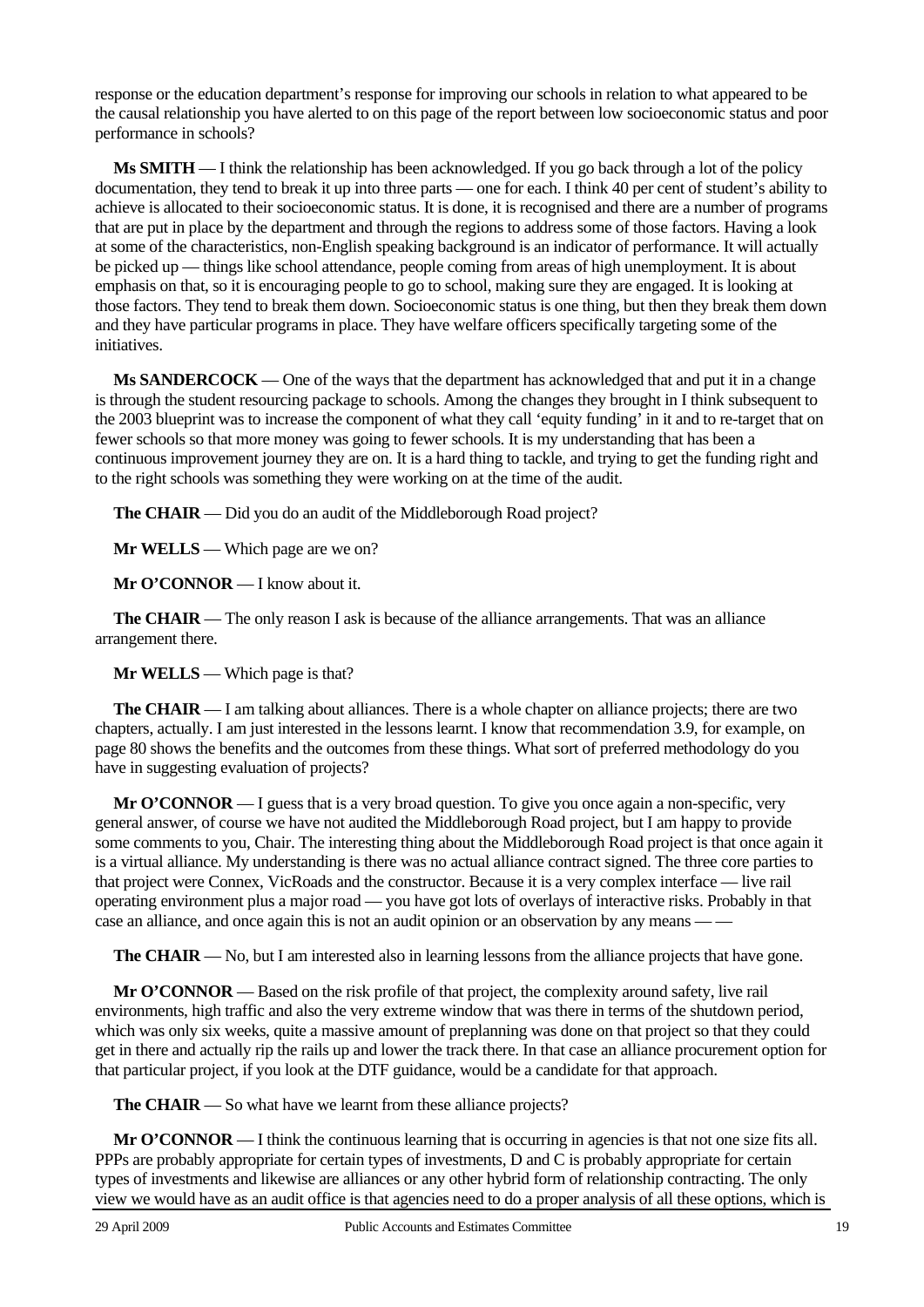exactly what we have said in this report. You do not pick your option first. You do not pick your procurement vehicle first and then make the business case fit that. You actually go through an iterative, logical comparative analysis of all the procurement options and you match it to the risk profile of the project. This is all normative model stuff.

**The CHAIR** — We have got three alliance contracts in this one here. You have got one for the Calder one and you have got two for the M1. Is there anything to learn from the difference between those alliances?

**Mr O'CONNOR** — They are all sort of vanilla. I mean really a contract is a contract. The contract really binds the parties to behave in an alliance way; it does not actually define the total cost or the actual detailed project planning. That is done in that virtual organisation known as the alliance. The contract does not actually specify any of that stuff. That is what I think is interesting about an alliance. It is a virtual organisation that is formed, as I said, as a crystallisation of an expression of goodwill of all parties to the actual procurement.

**Mr RICH-PHILLIPS** — Mr Pearson, back on the freeway report, the back of page 41 has the section on the assessment of risks of holding the concession notes for the concession period. There is a reference to VicRoads engaging an accounting firm to look at wanting to take a review of Transurban's compliance with the ring fencing provisions. Firstly, can you tell the Committee who that accounting firm was that did that work for VicRoads? Secondly, the finding is that there was no evidence of significant non-compliance. Can you tell the Committee if there are were any non-compliance and what that constituted?

**Mr PEARSON** — Can I just make a comment before I ask Ms Parrett to answer that? A conscious decision I have taken in reports is not to name the private sector providers, because my audit is of public sector officials and holding them to account. So to me the report is focused on the accountable officer; they can delegate responsibility but not accountability. With that reservation I do not see a problem in naming the firm, but I would just — —

**Mr RICH-PHILLIPS** — Obviously from this committee's point of view it helps to know if the same firm is used for various assessments or different firms. Hence my earlier question about who did the other assessments.

**Mr PEARSON** — I am happy to provide it, but I would like to say my preference is that I would prefer the Committee to pursue the agency for those sorts of details.

**The CHAIR** — We can do that later on today.

**Mr PEARSON** — But to expedite, I am happy to mention it. It is in accountability's interest to reinforce that the agency or accountable officer is accountable. Mashelle, are we in a position to name?

**Ms PARRETT** — Yes. I believe the firm was Deloitte. I would like to take the other question on notice. I would have to go back to the working papers and look to see if there was any non-compliance there.

**Mr RICH-PHILLIPS** — I assume from the comment there would have been some non-compliance?

**Ms PARRETT** — Some minor non-compliance.

**Mr RICH-PHILLIPS** — If we could get a handle as to what that was, that would be helpful.

**Mr O'CONNOR** — I mean I worked with Mashelle side by side on this, and if I remember back, that document is held by DTF. So you should request that from DTF.

**The CHAIR** — That is appropriate. We will do that.

**Mr RICH-PHILLIPS** — Would you still hold it?

**Mr O'CONNOR** — Even if we did, we would not be able to release it to you unless Des agreed to it.

**Mr PEARSON** — Well, we should not.

**The CHAIR** — We have been through this before.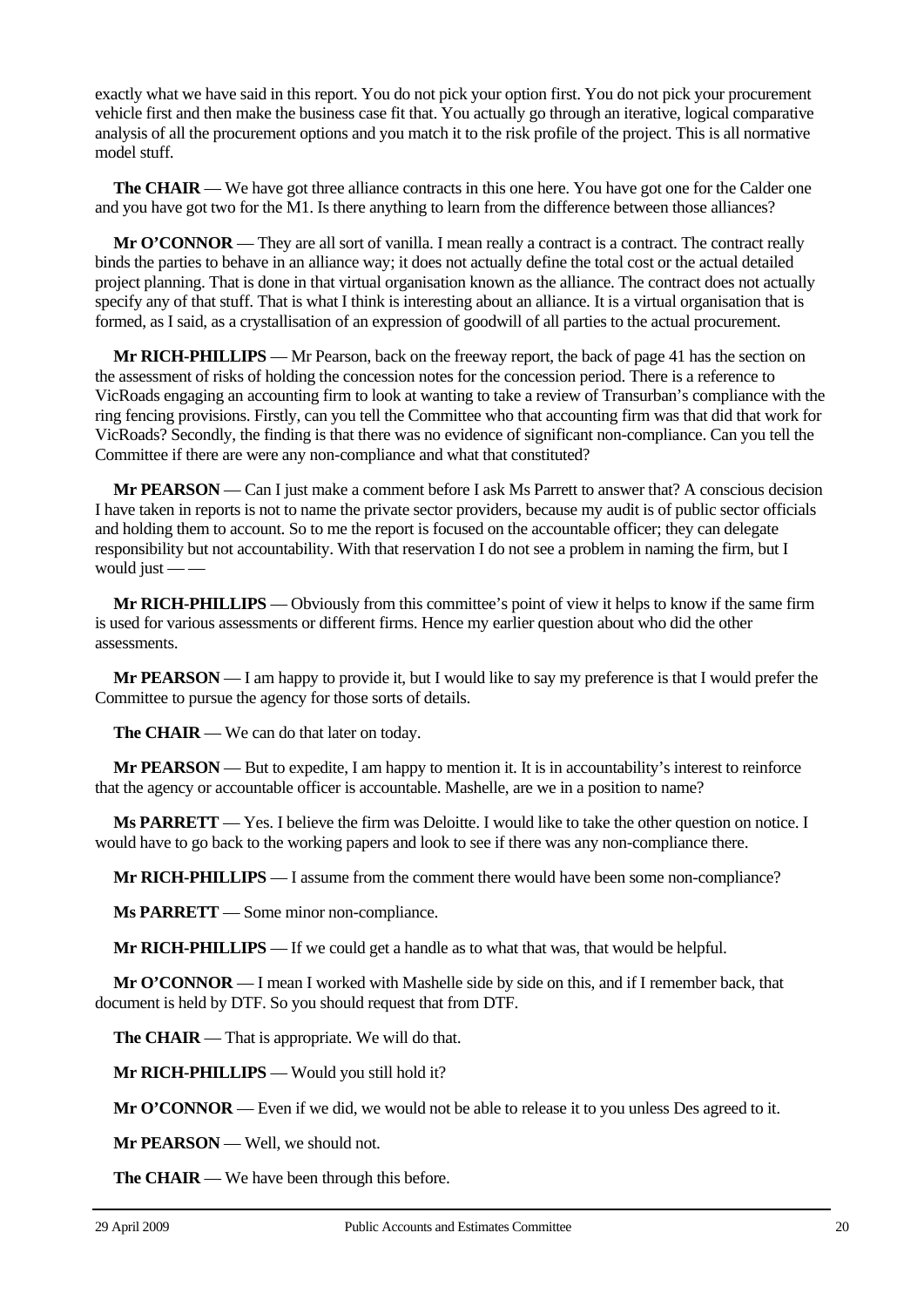**Mr RICH-PHILLIPS** — I will just clarify: Ms Parrett said she would take on notice. Are you saying you cannot take on notice?

**Mr PEARSON** — What I would see as taking on notice is that we will look at the work papers and give you a debrief on the description of any non-compliance or the basis for saying there is no evidence of significant non-compliance.

**The CHAIR** — So it is not appropriate for us to ask them to re-audit it? We can ask DTF for that and any questions.

**Mr RICH-PHILLIPS** — I did not ask for anything to be re-audited but — —

**The CHAIR** — It is a question, though, of them having access to papers and then going back and asking the department for access.

**Mr RICH-PHILLIPS** — It is my understanding was that the auditor's office is still holding — —

**The CHAIR** — They have got their notes. That is fine.

**Mr PEARSON** — We will have notes in our methodology references, and we will elaborate on evidence of significant non-compliance.

**Ms MUNT** — I would like to go back to *Improving Our Schools — Monitoring and Support*. I refer to page 12:

2.3.2 System-wide performance of government schools, 1998-2005 —

which analyses subsets of performance measures. It shows learning outcomes for primary school students. It says:

As figure 2B shows, the median result across all schools increased for each of the measures over this period, and the gap between the lowest outcomes and the highest outcomes narrowed.

I note particularly the assessment of reading in year 2 that between 1998–2005, the median increase was just over the 80th percentile to just over the 90th percentile, which are very high outcomes. There are similar improvements for all of the other measures. What measures did you look at when coming to those figures? Did you come to any particular conclusion on why those performance measures increased really quite markedly between 1998–2005?

**Ms SANDERCOCK** — The measures that we used are listed down the bottom of the chart in terms of the assessments that we used to gather the information. What that chart does do, though, is summarise the results across the different areas of learning, so it is a culmination of results in literacy, numeracy, science and the other subjects.

**Ms MUNT** — So where it says, 'teacher assessments of progress', what sorts of assessments would the teachers actually do? Is that year 3 and year 5 testing? Is it in-house assessments or other measures used Victoria wide? What are those measures?

**Ms SANDERCOCK** — The reason they have got the range of measures is that usually they are aimed at achieving different things.

## **Ms MUNT** — Yes.

**Ms SANDERCOCK** — So there is the statewide testing, and that is represented there for year 3 and year 5. But they also have what are called the teacher assessments of progress or teacher judgements, which are the more subjective judgements of the teacher about how that child has progressed in all areas across a whole year, whereas the statewide testing, of course, is just point-in-time testing. You can only include a narrow selection of the curriculum in any test because of time constraints, so what the teacher assessment of progress attempts to do is to look more holistically across the progress that students make.

**Ms MUNT** — Based on Victorian essential learning standards (VELS) or whatever?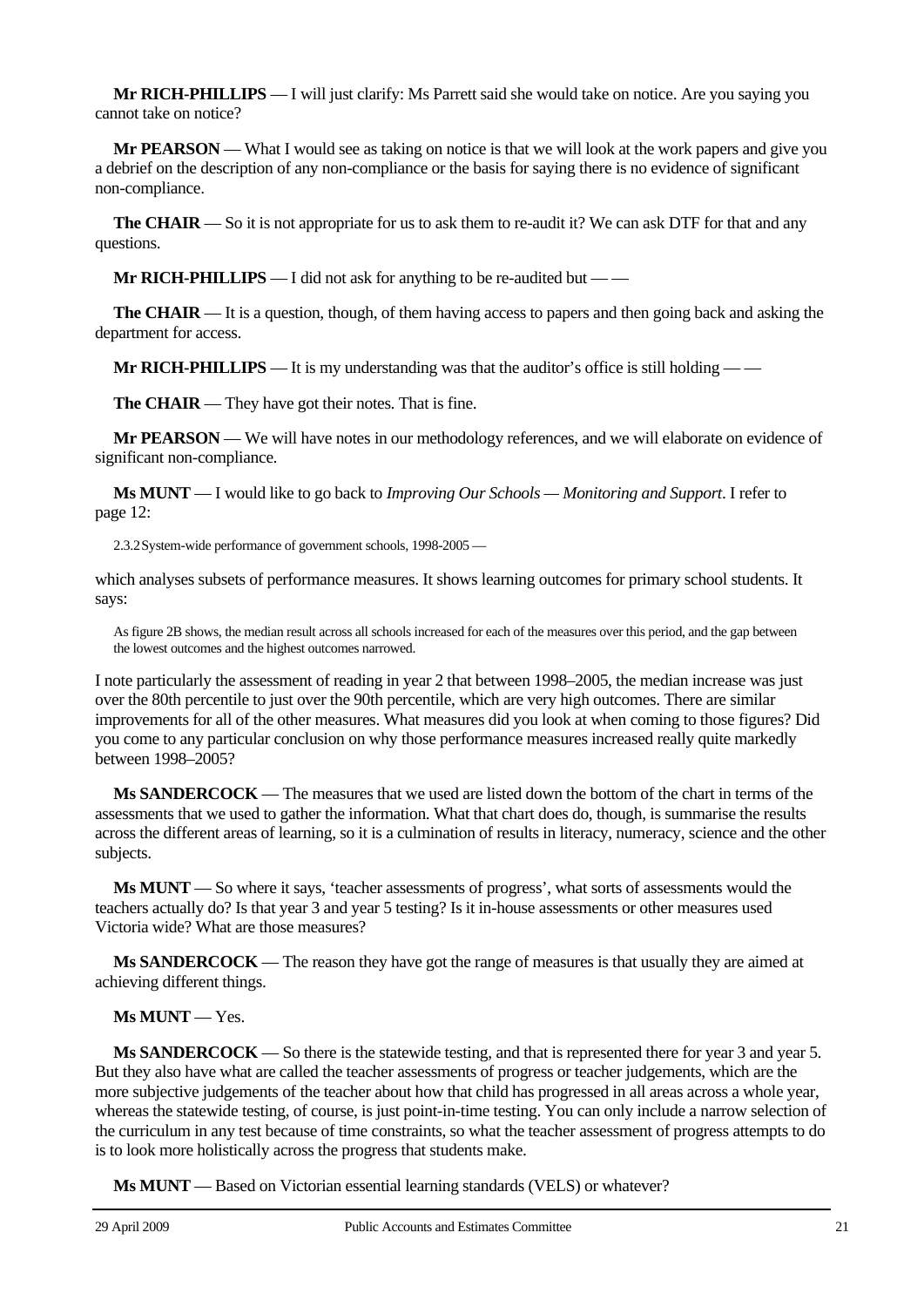# **Ms SANDERCOCK** — Yes.

**Ms MUNT** — Okay, and did you come to any conclusion on why those outcomes have improved over those seven years and what factors influenced that improvement?

**Ms SANDERCOCK** — Really the purpose of the audit was to look at our subset of schools out of that, so we were looking at the data for those schools over time and seeing what had happened for those. We have the comment that I think it was 75 per cent of the schools of that original 128 had improved their results, not necessarily to the same extent as seen here. Some of them might have been more, but 25 per cent of the schools, based on those narrow academic results, had not improved. That was really the focus of our audit. We were not looking at the government school system results for this.

**Ms MUNT** — It was really a statistical measure of the actual outcomes, rather than what might have produced or been factored in to those outcomes.

### **Ms SANDERCOCK** — Yes.

**Ms MUNT** — Just for instance, I was a school council president for a while and we found that the literacy programs in prep to 2 had an effect in prep to 2, but had a much greater effect when you tracked those children through to, for instance, grades 5 and 6 to the same cohort at the same time who had not had the benefit of the prep to 2. That sort of information has not really been included in this particular analysis?

**Ms SANDERCOCK** — No. We were just looking at a snapshot of what was happening in the system as a context for then the specific examination we have done in our 128 schools.

**Ms MUNT** — So given this data we have to go back, then, and work out what contributed to those outcomes during those years, because whatever it was, it was positive.

**Ms SMITH** — We looked at the process of implementation, rather than the specifics of all those programs. So it is a bit of a higher level audit, if you like. To do what you are suggesting would be within each school within each region and there is a range of factors. It is a much more detailed audit.

**Ms MUNT** — Not necessarily. You can do comparisons between smaller class sizes and larger class sizes and extra resources in prep to 2 that are here but are not in other places.

**Ms SANDERCOCK** — That is a good question to be asking the department, the specific evaluations that would underlie their interpretation of that data.

**Mr WELLS** — I will bet they do not ask it.

**Ms MUNT** — Government investment, I believe, and an interest in education that has not been shown by the opposition, who still have not asked a question about it.

**The CHAIR** — We will get onto the next question.

**Mr DALLA-RIVA** — I refer to page 28 of the freeways upgrade projects report. Just as an aside, I note that on that page there is a footnote 4 where you have referenced a particular organisation as an adviser as part of the assessment. That is confusing, given the answer to a previous question by Mr Rich-Phillips, where you did not want to raise companies, but it is here. Maybe you might want to explain it. It is not the reason for the question; I just noticed it on that page. In 2.4.3, headed 'M1 upgrade project', you say:

The state (via DTF and VicRoads) identified and then considered a number of financing alternatives. Alternative 1, which was the alternative preferred by the state, is:

1. Encash all concession notes currently held by the state and all concession notes receivable in the future (except for additional concession fees) with Transurban —

et cetera. My question relates to what is enclosed in the brackets where it says, 'except for additional concession fees'. I ask: how are these additional concession fees then being protected into the future, value-wise, and can you give just a bit of an outline as to what was part of the process in your assessment of the alternatives that allowed for the exception of the additional concession fees?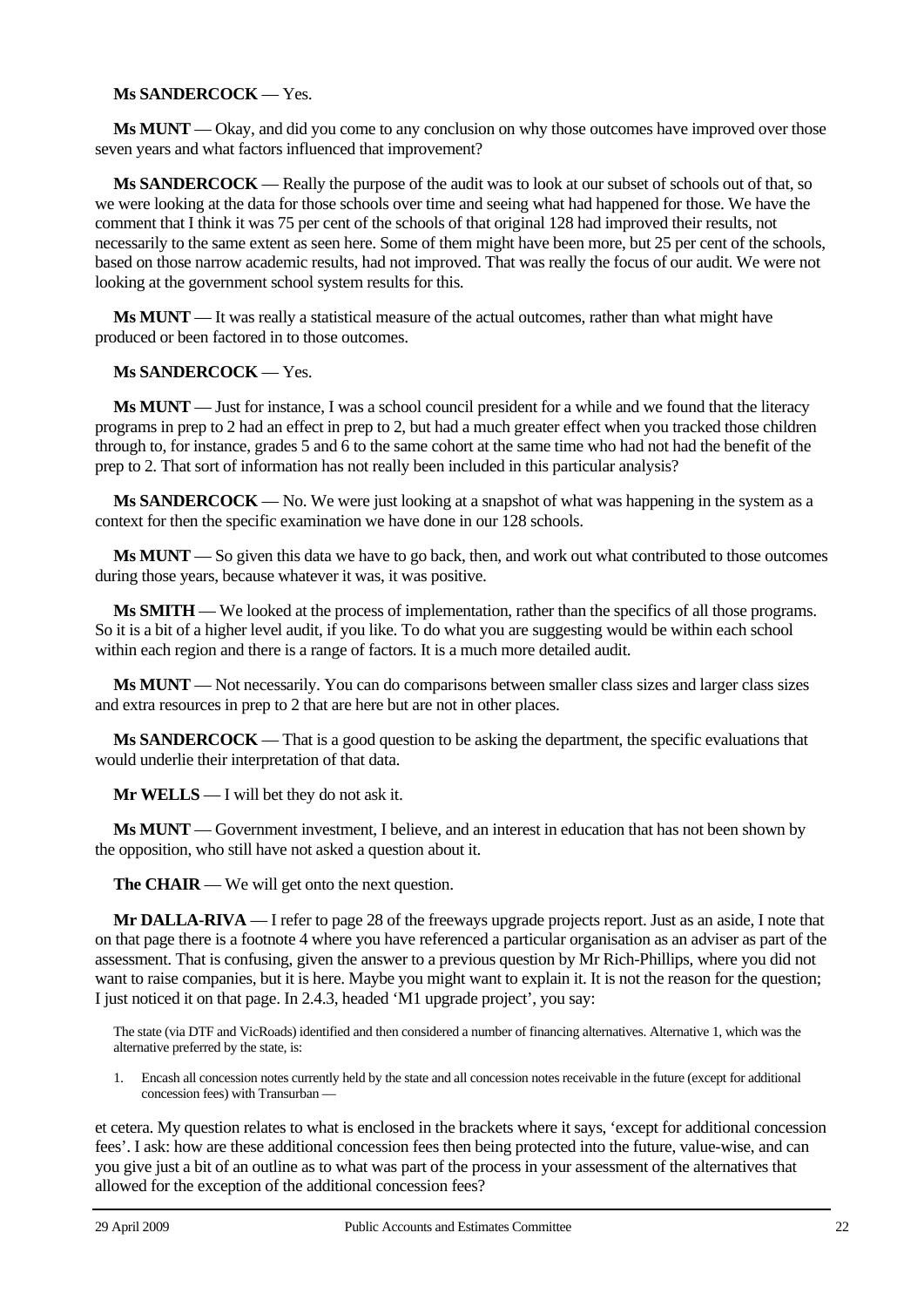**Mr PEARSON** — Just before I ask Ms Parrett to answer the specifics, the answer to the reference to the private provider is again part of our continuous improvement. We were not alert to it at that stage but something was subsequently triggered in my mind.

**Mr DALLA-RIVA** — I just picked it up, when you answered the question, but that is all right.

**Mr PEARSON** — I appreciate it.

**Ms PARRETT** — In response to the first part of your question — I might need to get some clarification about the second part of your question — the additional concession fee is due to uplift, so where the traffic volumes exceed what was currently expected. The measurement of those was quite difficult and was one of the risks identified in the report. DTF or the state have done nothing to change those circumstances in relation to that uplift, but going forward you will see in the deeds that they actually have changed the measurement of uplift revenue in both the M1 and TCI deeds, where they actually have an agreed basis on which to measure the traffic on each freeway.

**The CHAIR** — Any other comments?

**Ms PARRETT** — The second part of your question I did not quite catch.

**The CHAIR** — Just on that one, it also has followed on the narrow revenue-sharing arrangement, when it gets above that. The second part of the question?

**Mr DALLA-RIVA** — I think that was what I said.

**Mr NOONAN** — I am also on the schools report. I picked up that the last paragraph on page 32 sort of describes one of the mechanisms to target support in schools. In the case of 15 schools, it talks about an MOU being signed by regional office and the schools. Then it further indicates that the principals who responded to the questionnaire and the schools visited deemed it valuable. I just wonder whether through the process of the audit you were able to view a copy of the MOU or understand better the terms on which these MOUs were struck, and also, in looking at that component of the targeted support, whether there was any link with what I see on page 30, around the introduction of the student resource package, which is a formula based on family occupation. That goes to Mr Scott's question, which seemed to be targeted to a smaller number of schools, so whether there is any link between the MOUs being struck, the terms and whether there is any linkage to some of that funding to assist in those particular cases.

**Ms SANDERCOCK** — If I can answer the second part first, there would have been an overlap, because the same sort of process is being used by the central office, in targeting the equity funding through that student family occupation index of disadvantage. But then when the regional office is looking across all its schools and thinking, 'Who needs our help this year?', that is one of the factors that they are bearing in mind when they are doing it. So invariably some of the schools that they look at and target for support each year would be in that category for receiving the equity funding, although when they do their targeted work with schools over a year, they might also be picking schools that they feel are doing well but should actually being doing a lot better, given the intake of students that they have. So there is a bit of a mix in how they target that.

**Mr NOONAN** — And the MOU part of the question?

**Ms SANDERCOCK** — Yes. The MOU serves a purpose. The school does a strategic four-year plan. There is a review at the end of that four-year process. In between it does annual implementation plans. The region receives funding from different sources and schools can receive funding from different sources, so it is easy for a school to keep setting its direction according to what those different sources of funding are about. One of the aims of the MOU is to say, 'Really, school improvement is a unified purpose, so let us get a longer term agreement about where you are going with that and what you are going to deliver out of this funding'. It took it to a higher level, I suppose, than you would find in an annual implementation plan, but provided more detail than you would get in the school's strategic plan. But I suppose the process was important also because this was fairly new for schools and regions, and it was an opportunity to get them agreeing on what that improvement journey would look like and how they would know if they got there.

**Mr NOONAN** — Were you able to view a sample?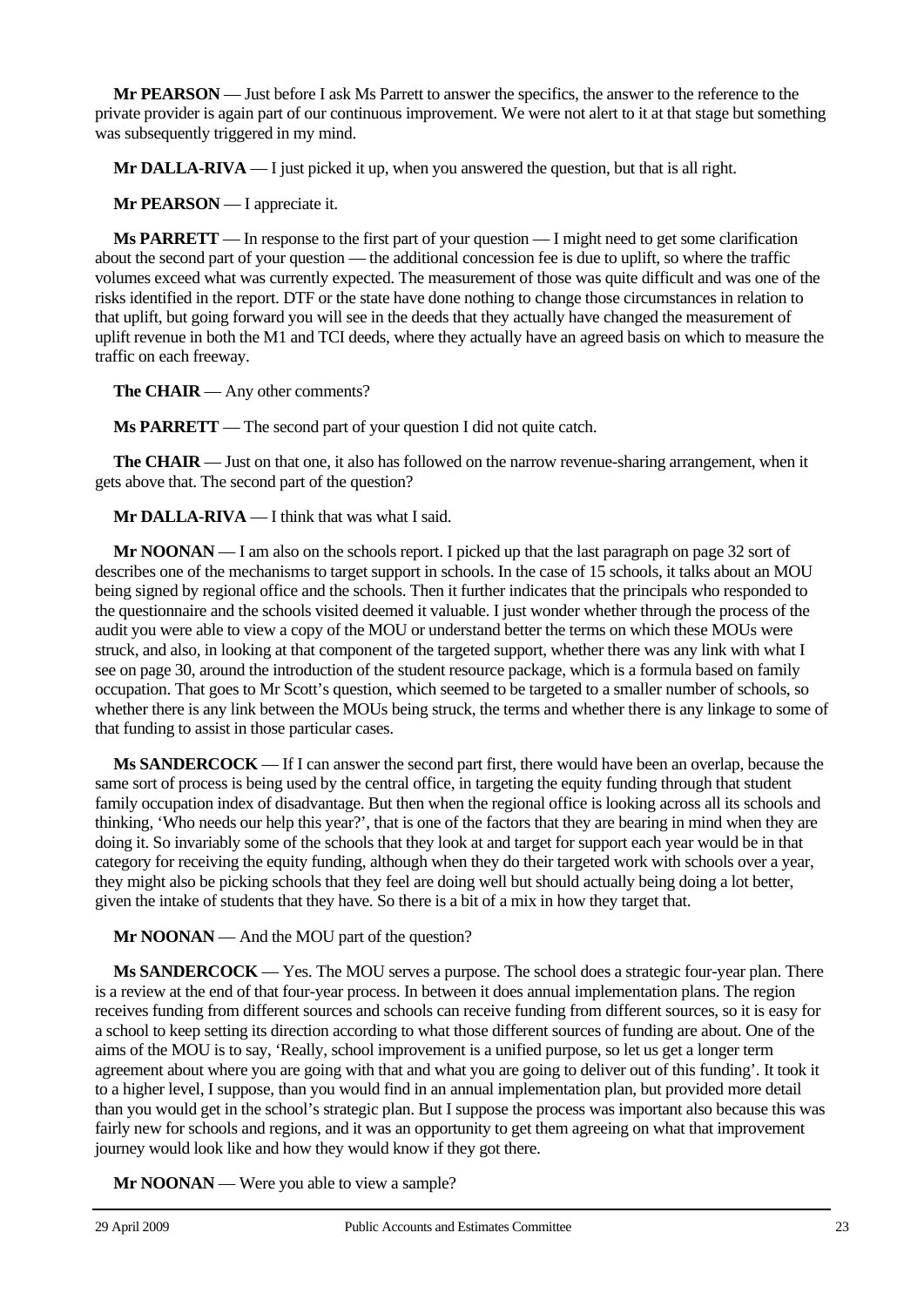**Ms SANDERCOCK** — Yes, we saw examples of MOUs.

**Mr NOONAN** — Was it your view that they were helpful principles in terms of your assessment about them?

**Ms SANDERCOCK** — Yes. One of the points we make — I cannot remember which page it is on — is that when we went to schools they did not really have in their annual implementation plans a sense of what you might expect to see on the ground after a year. There were a lot of output types of measures — that is, saying, 'We are going to do this', but not really about how that was going to further them down their improvement process. 'What the MOUs were doing that was not there before' was a much better description of the sort of improvement you would expect out of the processes they were going through. I think the schools and the regions saw that as valuable. The next step then was to try to get that more strongly built into the strategic planning and annual planning.

**The CHAIR** — Moving to outcomes rather than outputs.

**Ms PENNICUIK** — In reading the audit responses to the department's responses to the recommendations 4, 5 and 6, 'the auditors', your report says the department has either not indicated how it will achieve something, has not addressed a recommendation, or how it will address the recommendation is not clear. Those are the sorts of comments on pretty well all of those recommendations. Do you have any further comments to make about that?

**Mr PEARSON** — No, that is a different position we are in at this stage. We have done all our field work and produced the report, but have not had any subsequent work. I think that is an issue that I would encourage the Committee to pursue with the department. The order of hearing people might be something to consider for future hearings of the Committee, because from an audit perspective, by the time we have done our report, that is the sum total of our knowledge. There might be merit in reversing the order of examination, by examining the department first, and then us in light of that knowledge.

**Ms PENNICUIK** — Thank you.

**The CHAIR** — So the process normally is the audit. The second chapter of the audit normally includes the departmental responses. Then every year, normally in December, I think, the Minister for Finance provides a response for the audits in the previous 12 months, and then we follow them up in the best way we can in terms questionnaires and some hearings — —

# **Mr PEARSON** — Yes, in November–December.

**Ms HUPPERT** — I have a question on the *Improving Our Schools* report. Obviously you have looked at it specifically in three different regions. In the area of capacity building, at pages 33 and 34, you talk about the different approaches of the regional offices. Did you get a sense that the system looks at the regional offices as having a different characteristic and that that informs the decision-making process and the approaches taken by the different regions?

**Ms SANDERCOCK** — There certainly is that recognition there. However, I think one of our comments is that that was not consistently applied, if you like. There was a recognition that regions should have the flexibility to decide or to determine capacity of their schools as it suited them; and that, depending on the schools they had, the relationships they had with them and the problems they were facing, from a central office perspective they also recognised that with some of the funding streams some regions would need more than others. But when it came to things like recurrent funding, there was no recognition of the different needs of the regions to an extent that matched the differing needs we saw on the ground and the schools within those regions.

**Mr RICH-PHILLIPS** — I refer you to page 32, which is the VicRoads assessment of the assumptions in the model. Halfway down page 32 you say:

We reviewed the due diligence undertaken by VicRoads and consider that these procedures were reasonable.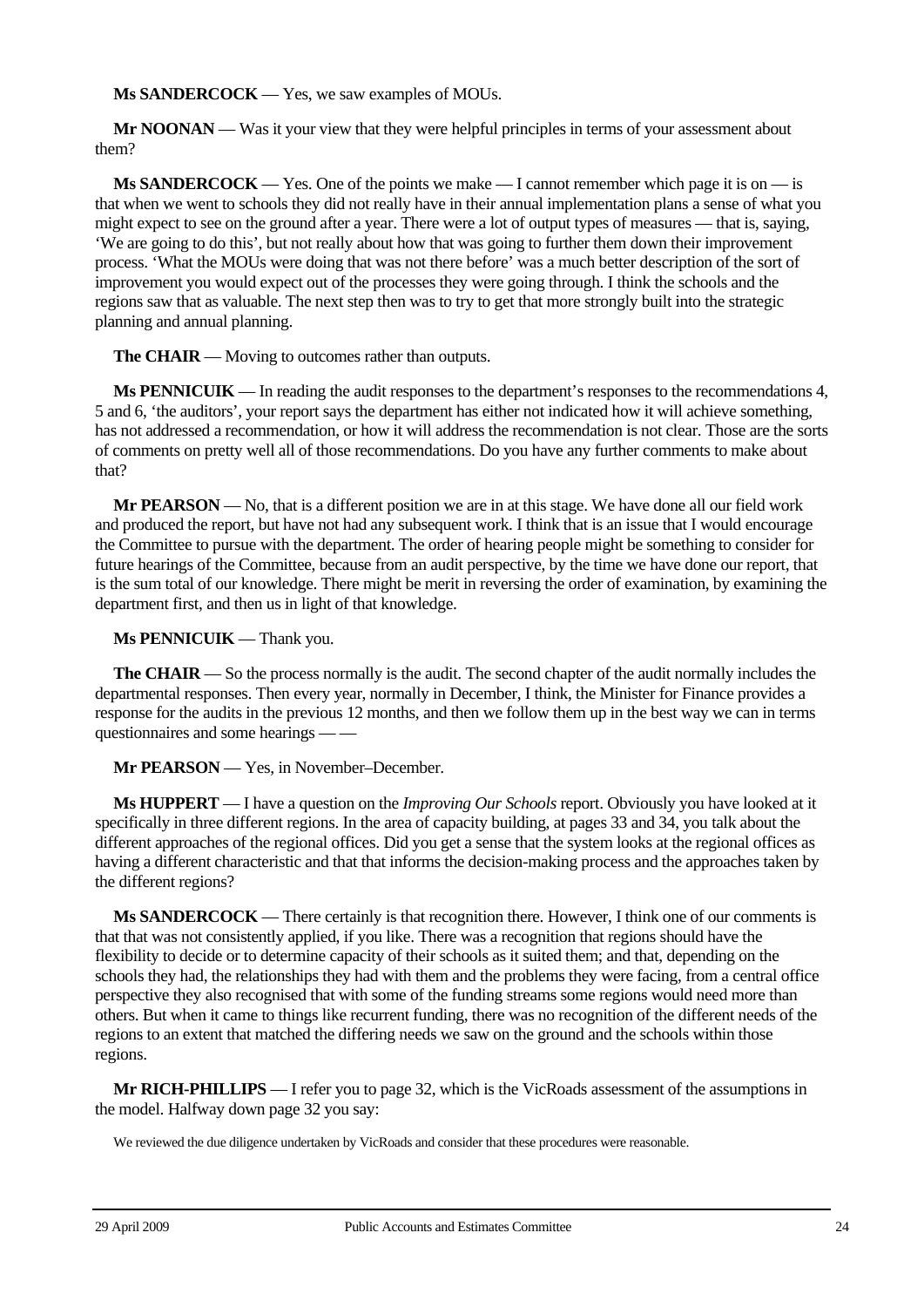In reviewing that due diligence, did you become aware of any instances where VicRoads had difficulty getting access to documents from Transurban or was denied access to documents from Transurban when putting that modelling together?

**Ms PARRETT** — There were no issues of that nature raised whilst undertaking the audit.

**Mr RICH-PHILLIPS** — Have you since become aware of any otherwise?

**Ms PARRETT** — We did not become aware of any issues of that nature.

**Mr PEARSON** — And our audit procedures would be alert. We do not just look at what is put in front of us. We exercise reasonable cautions as to whether we have access to everything that is available — obviously we cannot provide an absolute guarantee — that there are no obvious flaws or gaps in what we were shown. So we have to reach that conclusion, that we are reasonably satisfied — —

**Mr RICH-PHILLIPS** — That VicRoads saw everything it needed to see, and that Transurban did not put any impediments in the way?

**Mr PEARSON** — Yes.

**Ms PARRETT** — And you will note the cases where VicRoads did its own analysis, where it was provided information from Transurban.

**The CHAIR** — There is time to have a final question.

**Mr SCOTT** — Okay, a final question. I note again on page 21 of the schools audit that declining enrolments was a characteristic that was identified by schools responding to a questionnaire. In conducting the audit, what consideration was given to the need for different responses to schools of a different size? Was any consideration given to that, in terms of evaluating the department's responses to school performance?

**Ms SANDERCOCK** — Sorry, do you mean by — —

**Mr SCOTT** — It was identified that a number of schools were of a very small size, or there were declining enrolments. In the audit process was consideration given to the department having different responses to the problems within schools dependent on their size?

**Ms SMITH** — Whether we did it or whether the department did it?

**Mr SCOTT** — Whether you did it — —

**The CHAIR** — No, in conducting your audit.

**Mr SCOTT** — In conducting your audit. That is a question I am not asking the department.

**Ms SANDERCOCK** — If I understand rightly, when we — —

**Mr SCOTT** — Was it a factor in your consideration of how well the department was performing, insofar as there was a different response to schools of different sizes?

**Mr PEARSON** — We did not delineate on a size basis.

**Ms SMITH** — No. I think it was more around need — how was need identified by the regional office and the central office and what characteristics were actually taken into account. We were looking at what they did and how they did it.

**Mr SCOTT** — Now I understand.

**Ms SANDERCOCK** — I think what we do point out, though, in our sub-sample of schools that we went out to visit, we did visit three in particular that I can think of that had quite small numbers now compared to what they had and were facing prospects of no new enrolments, versus others where the enrolments were tracking upwards and things were a lot more positive. Again, I cannot quite remember what page it is on, but we do talk